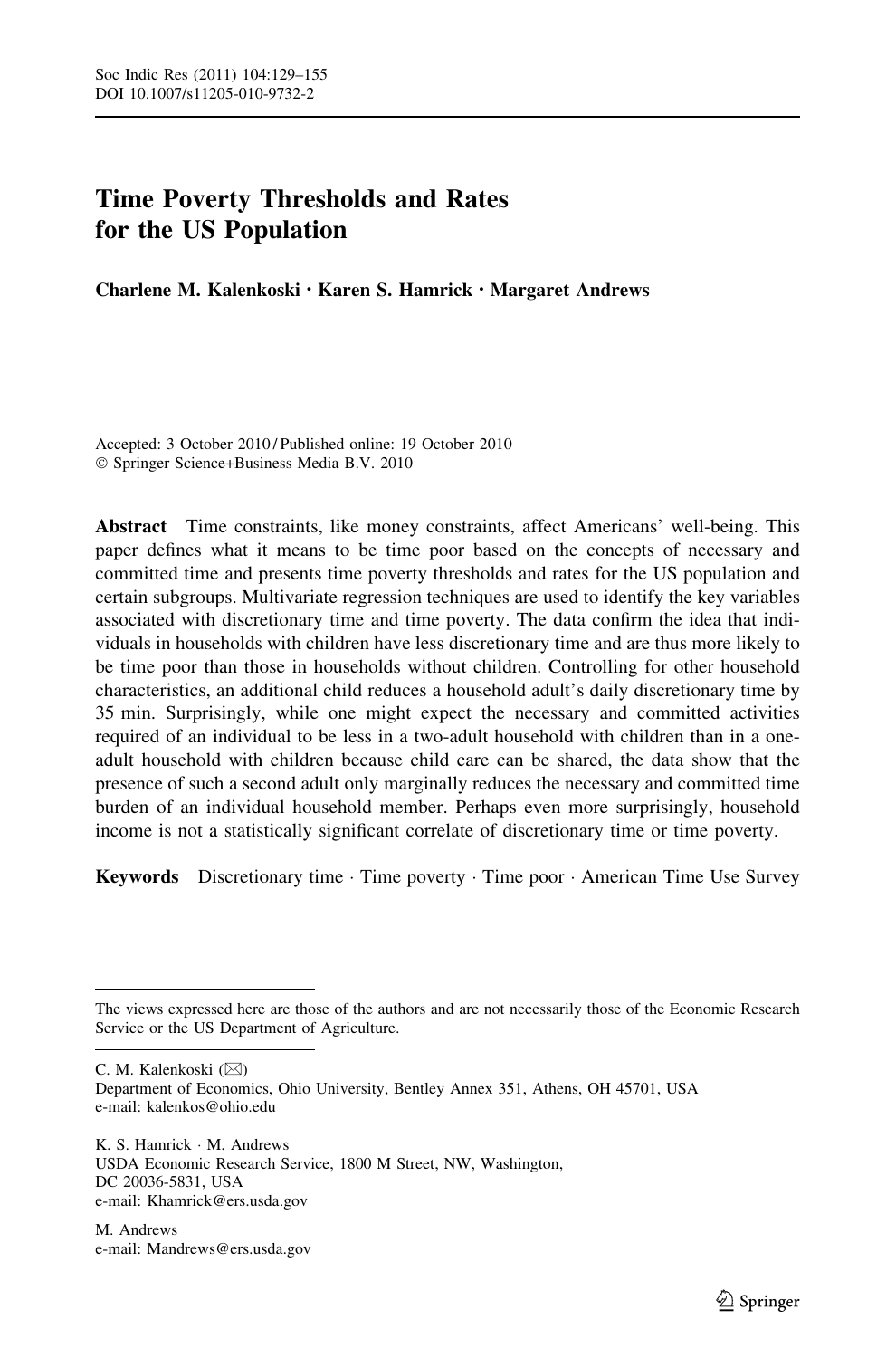#### 1 Introduction

Much of the focus of research and policy in the United States is on alleviating monetary poverty. However, individuals can also be time poor. That is, they do not have enough discretionary time to engage in leisure, educational, and other activities that improve their well-being. Indeed, if individuals do not have a certain amount of leisure time to partic-ipate in customary leisure activities, they may suffer from social exclusion (Bittman [2002](#page-26-0)). While a few studies on time poverty and time pressure can be found in the time use literature, no recent measures of time poverty in the US exist. Yet, such measures would help us to answer many questions. They would help us to identify those individuals in the population who are vulnerable to time poverty. They would allow us to determine how time poverty affects individuals' behaviors and health status. They would also tell us whether time poor individuals have adequate time to pursue educational opportunities that would increase their future earnings.

In this paper we define discretionary time using the concepts of necessary and committed time. Discretionary time is the residual number of minutes that an individual has remaining after he or she performs the basic activities of personal care and paid and unpaid work. Using this definition and data from the 2003–2006 American Time Use Survey (ATUS), we develop time poverty thresholds. With these thresholds, we are then able to determine whether an individual is time poor and to compute time poverty rates for various subgroups in the population. We then perform multivariate analyses to identify the correlates of discretionary time and time poverty. Finally, we offer an exploratory regression whereby we examine the association between an individual's time poverty and health status.

#### 2 Income Poverty

Much of the focus of research and policy in the United States is on alleviating monetary poverty and the literature has been extensively reviewed. Atkinson [\(1989](#page-26-0)), Ravallion ([1994\)](#page-26-0), and Danziger and Haveman ([2001\)](#page-26-0) are all good sources of summaries and discussion of income poverty research. An income poverty standard can be defined and measured using one of three approaches (Ruggles [1990](#page-26-0)). The first approach focuses on absolute poverty, that is, having less than some objective amount of consumption or income. The second approach focuses on relative poverty, that is, having less than others, where the cutoff may be something like a proportion of the median of the population. The third approach considers subjective poverty, which is the feeling of not having enough, and is based on survey responses regarding the amount of income that is ''just sufficient.'' The United States takes the first approach in defining its income poverty thresholds, basing its thresholds on the amount of income required to purchase and make meals based in part on the US thrifty food plan (Fisher [1997\)](#page-26-0).

Vickery [\(1977](#page-26-0)) was the first to consider that income poverty may be related to available time. Taking the absolute measure approach, she calculated time-adjusted income poverty thresholds for the US based on her estimate of the minimum amount of time that would be needed to complete household tasks, given that an individual had monetary income equal to the US poverty threshold (and so had limited ability to buy household services, etc.). Her definition of this minimum amount of time was based on the average amount of time nonemployed homemakers spent on household work according to US time budget data and on other ad hoc assumptions regarding how much time was necessary for certain activities.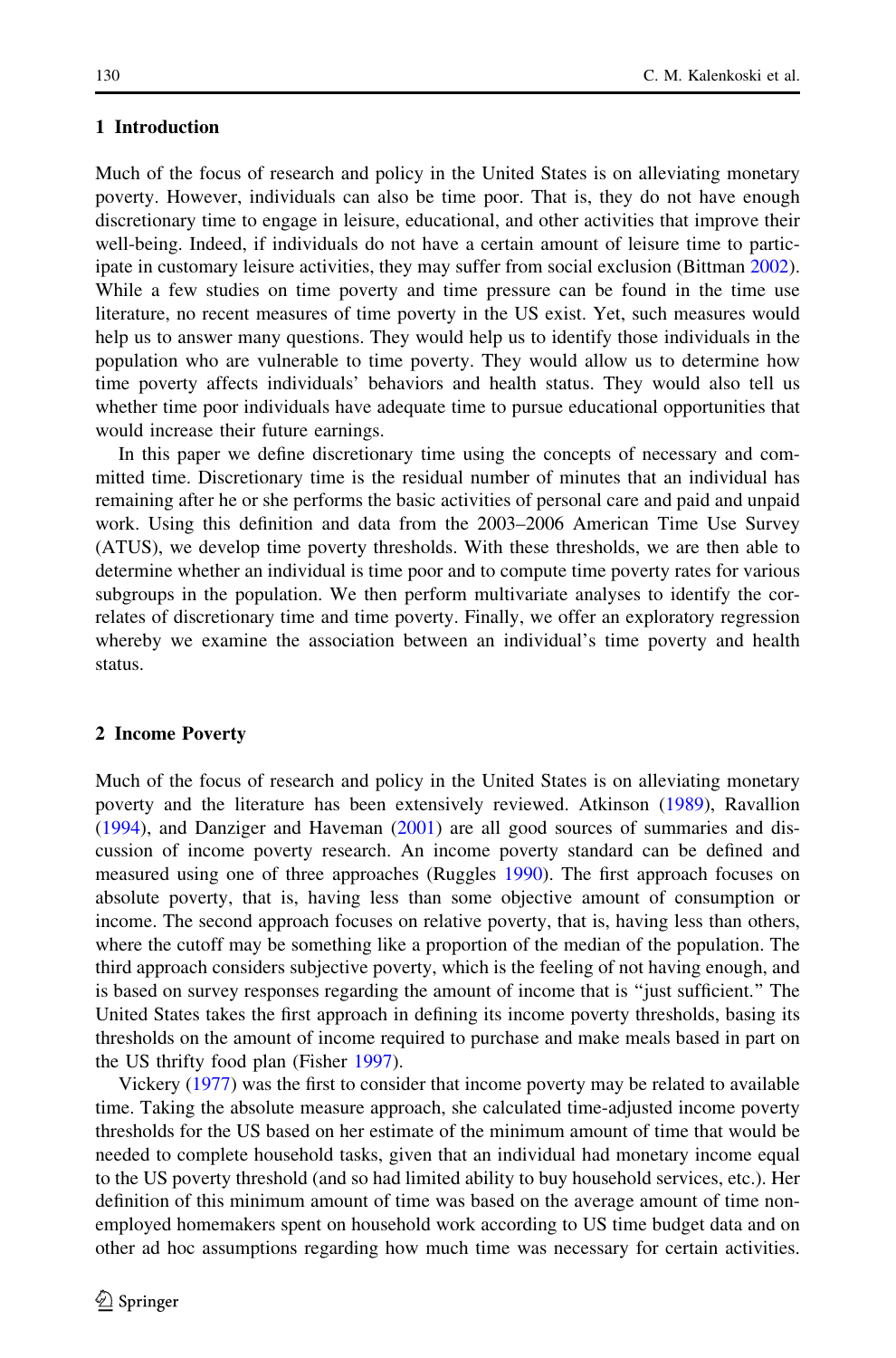Vickery calculated different thresholds based on the number of adults and the number of children in the household to account for differences in household time resources and needs. Taking similar approaches, Douthitt [\(2000](#page-26-0)) updated Vickery's time-adjusted incomepoverty rates for the United States using the 1985 Time Use Survey and Harvey and Mukhopadhyay [\(2007](#page-26-0)) calculated similar rates using 1998 Canadian data.

#### 3 Time Poverty

While adjusting income poverty thresholds to account for time deprivation may be useful, dedicated time poverty thresholds are important in their own right. How should such time poverty thresholds be defined? As with income poverty, time poverty may either be subjectively or objectively measured. A subjective measure would be based on individuals' perceptions as to whether or not they feel time pressured. An objective measure would be a threshold of the time needed for rest or leisure or other activities after performing personal care, paid work in the marketplace, and unpaid domestic labor. Two studies that have taken the subjective approach and used measures of ''perceived'' time pressure are Mothersbaugh et al. [\(1993](#page-26-0)) and Hamermesh and Lee [\(2007](#page-26-0)). Looking at the effects of time stress, Mothersbaugh et al. [\(1993](#page-26-0)) showed that perceived time pressure has a negative effect on adherence to recommended dietary practices (RDPs). Hamermesh and Lee [\(2007\)](#page-26-0) found that higher-income-couple households experience higher time stress than other households and that women feel greater time stress than men. The objective approach, and the approach taken in this paper, compares an individual's actual usage of time to some absolute or relative standard.

There is some precedent for both absolute and relative standards. Douthitt ([2000\)](#page-26-0) took the absolute standard approach. She calculated time poverty rates by comparing individuals' actual available time (after deducting market work hours and estimated home production work hours) to the discretionary time that would be available given an absolute amount of time needed to perform personal care and household maintenance. However, this required making ad hoc assumptions about the minimum amounts of time required for particular activities such as personal care and household maintenance. For example, an absolute measure of time poverty requires assumptions as to how much time must be spent talking to or listening to a child although the amount of time that must be spent listening and talking to a child likely depends on the particular child and parent. Similarly, an assumption must be made as to the minimum time required to clean a house, yet the amount of time required for this activity depends on the size of the house and the preferences of the people living in it. While they do not compute thresholds, Goodin et al. ([2005\)](#page-26-0) present the concept of discretionary time as being the amount of time potentially available to individuals if they spent only the amount of time strictly needed to maintain a subsistence standard of living.

Bardasi and Wodon ([2006\)](#page-26-0), who studied time poverty in Guinea using data for 2002–2003, used a relative standard. They defined time poverty as occurring when individuals do not have enough time for rest and leisure after taking into account the time spent working (whether paid or unpaid). In one set of thresholds they defined time spent in work as time spent in the labor market, in domestic chores, and in collecting water and food. In another set of thresholds they used an expanded definition that included the amount of time spent helping other households and participating in community services. They defined their thresholds *relative to the distributions* of actual time spent in these necessary activities. In particular, they used two alternative relative time poverty lines, a lower threshold of one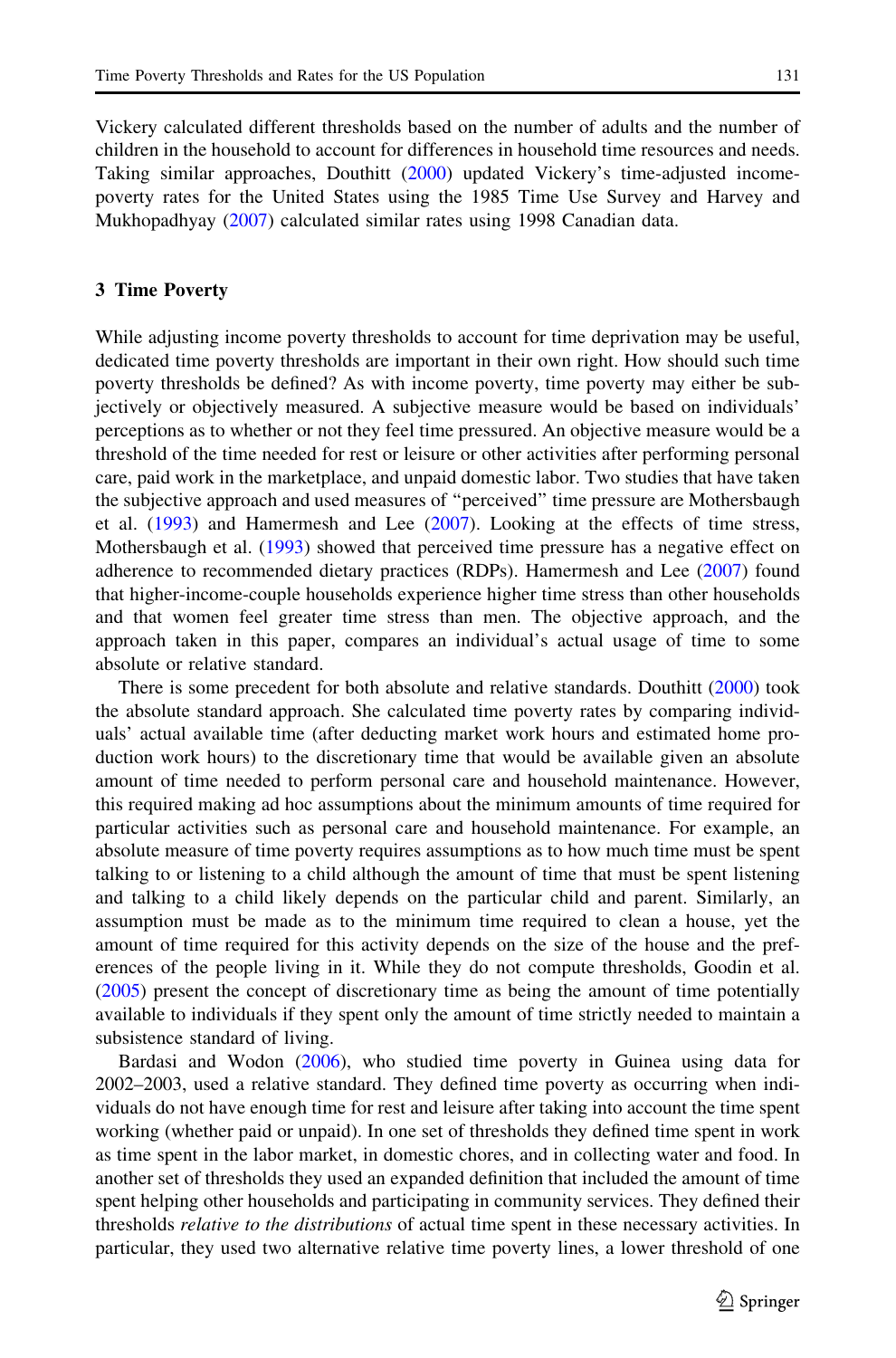and a half times the median of the distribution of time spent working (both paid and unpaid) and a higher threshold of two times the median. Then they calculated time poverty rates for the population as a whole and for various groups of individuals. Another study, Bittman [\(2002](#page-26-0)), defined a leisure time poverty threshold, 50% of the population median of leisure time. Most recently, Burchardt ([2008\)](#page-26-0) calculated time poverty thresholds for the United Kingdom based on the relative distribution of time use. Like the other recent studies, she included personal care, unpaid work, and paid work in her definition of committed time, calling the residual ''free'' time. In our paper, we follow these recent studies and take the relative approach, providing alternative thresholds based on different points of the discretionary time distribution.

#### 4 Buying Time and Time Flexibility

Higher income individuals have the option of ''buying'' time and thus should be less likely to be time poor. They can buy prepared foods and pay for child care, housekeeping, and home maintenance services. By purchasing these goods and services, these individuals can reduce the number of hours they need to spend in committed activities and so increase their time in other activities. However, some activities cannot be bought—an individual cannot pay someone to eat or sleep for him. Higher income individuals also tend to have bettertimed and more flexible schedules (Hamermesh [2002](#page-26-0)). Consequently, higher income households may be less likely to be time poor. Thus we explore the relationship between income and time poverty in this paper.

#### 5 Data

The data we use to compute the time poverty thresholds are time-diary and questionnaire data from the 2003–2006 American Time Use Surveys (ATUS). The ATUS is a continuous survey that the Bureau of Labor Statistics (BLS) began in 2003 and that is conducted by the US Bureau of the Census.<sup>1</sup> Respondents to the ATUS are drawn from households that have completed their last month of participation in the Current Population Survey (CPS). One person aged 15 or over within each outgoing CPS household is randomly selected to participate, for a total of  $60,674$  respondents over the period  $2003-2006$ <sup>2</sup> As our concern is with the time use of responsible adults in a household, our analysis excludes persons under age 18 who live with at least one parent and who do not have own children living in the household, leaving us with a sample of 57,816 respondents.

The time-diary component to the ATUS describes what individuals were doing over the course of a 24-h period. Individuals' own descriptions are coded into standardized activities. The survey questionnaire updates the household roster and labor force participation information from the CPS. Consequently, the ATUS data files include not only the

<sup>&</sup>lt;sup>1</sup> While the ATUS sample is nationally representative, the response rate for this sample has ranged from 52.5% in 2007 to 57.8% in 2003. See the ATUS User's Guide, Section 3.6 Response Rates: <http://stats.bls.gov/tus/atususersguide.pdf>. There is concern that perhaps the busiest people are those not responding to the survey. If true, then this nonresponse would affect time poverty thresholds as the data would potentially exclude those most likely to be time poor. However, Abraham et al. ([2006\)](#page-26-0) found that much of the nonresponse was due to non-contact and not respondent refusal, suggesting that nonresponse to the ATUS had little effect on aggregate estimates of time use.

<sup>2</sup> There are 20,720 observations for 2003; 13,973 for 2004; 13, 038 for 2005; and 12,943 for 2006.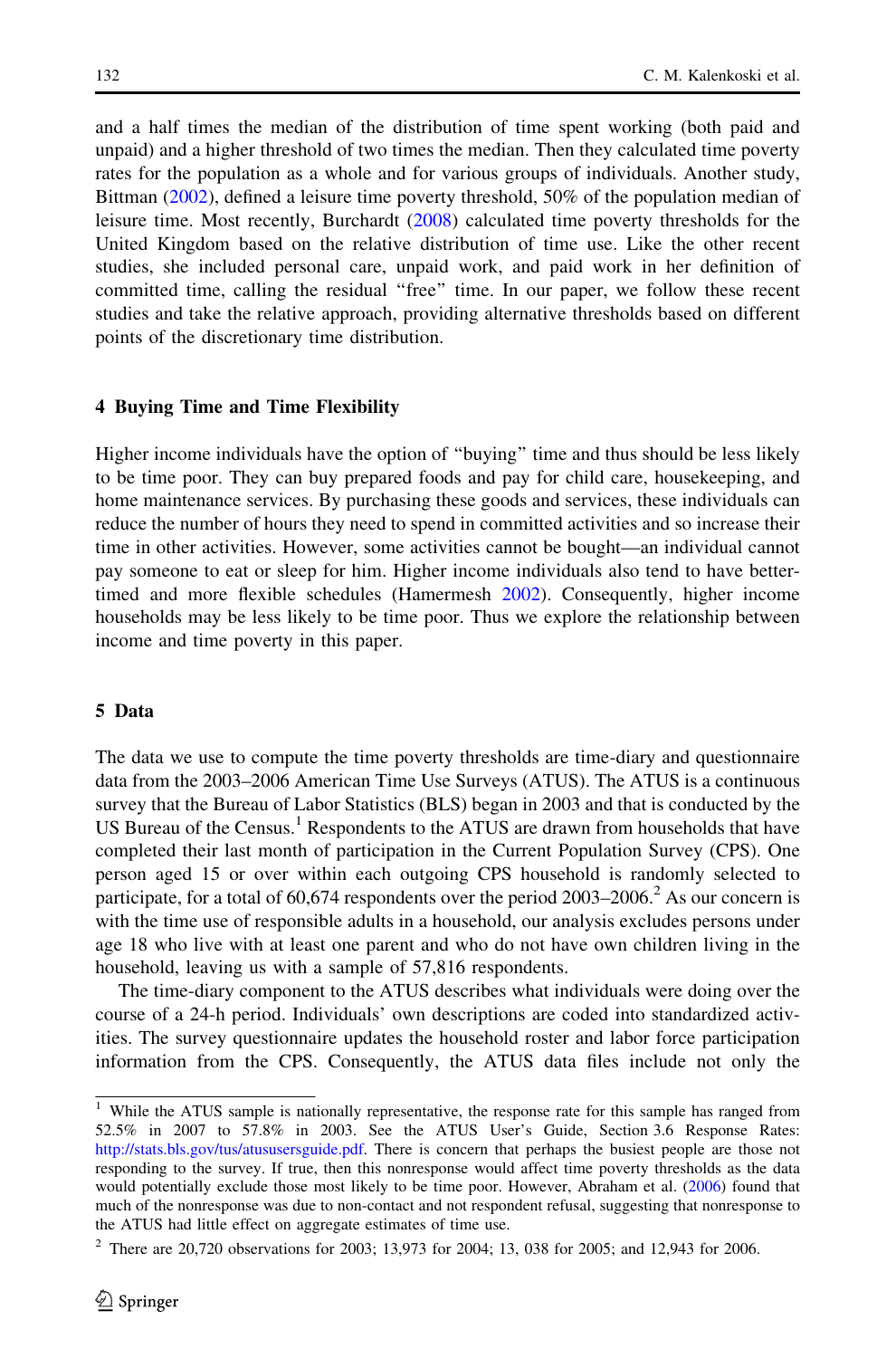respondent's time diary but also demographic and labor force information for the respondent and the respondent's household's members.

We pool the 2003–2006 ATUS data files. Because time use patterns do not change much from year to year, $3$  pooling the 4 years of data allows analysis by various household characteristics. We utilize the ATUS Respondent files, the Roster files, the Activity Summary files, the Replicate Weights files, and the ATUS-CPS files. We use the final weights for each year that are based on the 2006 weighting methodology.<sup>4</sup> We use SAS 9.1 and SAS 9.2 for generating estimates.

#### 6 Methodology

The resource that we are comparing across households is discretionary time. Having discretionary time improves individuals' well-being by allowing them to take part in leisure activities as well as exercise, educational activities, and other activities that provide utility directly or improve individuals' human capital. We define an individual's daily discretionary minutes by subtracting minutes of necessary and committed time from 1440 (total daily minutes). *Necessary activities* are those activities that must be performed by an individual for him or herself, i.e., personal care. This includes sleep, grooming, healthrelated self-care, and other personal and/or private activities. Committed activities are those activities that must be performed given previous life choices (e.g., whether to marry, to divorce, to have and raise children, and to be employed). Such activities include time spent in household work, time spent in child care, time spent caring for household adults, and time spent in market work or related activities (see Table [1\)](#page-5-0). Although the individual has the ability to make these choices over time, in the short-run these commitments are essentially fixed. Time spent in travel related to these necessary and committed activities is also included. This conservative list of necessary and committed activities is similar to Burchardt's ([2008\)](#page-26-0).<sup>5</sup>

Using this measure of discretionary time we designate time poverty thresholds. We present thresholds at 50, 60, and 70% of the median of the population discretionary time distribution similar to Bittman [\(2002](#page-26-0)), Blackden and Wodon ([2006\)](#page-26-0), and Burchardt  $(2008)$  $(2008)$ .<sup>6</sup> Because income poverty thresholds have historically been defined and presented for different household composition groups, and because household composition is expected to affect an individual's discretionary time, we also present thresholds for various household types.

<sup>3</sup> Average time spent in primary activities per day has changed little from 2003 to 2006. For example, in 2003, the average number of hours per day spent watching television was 2.57 and, in 2006, was 2.58 h. See <http://stats.bls.gov/tus/#news> for News Releases for all ATUS years. Years 2003 through 2006 were all economic expansion years; therefore, the macroeconomic context was the same over this time period.

<sup>4</sup> See BLS guidance on combining multiple years of ATUS data: [http://stats.bls.gov/tus/pooling.htm.](http://stats.bls.gov/tus/pooling.htm)

<sup>5</sup> Burchardt [\(2008](#page-26-0)) includes time spent eating in her measure of non-free time. Although we had considered it in preliminary analyses, we do not currently include it. This is because eating has a large leisure component that we cannot separately identify. She also combines necessary time for personal care into the committed time category which includes paid and unpaid work.

<sup>6</sup> We use medians instead of means for two reasons. First, we follow the practice of other researchers. Second, we know that some activities have skewed distributions. We do not want our measure to be affected by small numbers of observations with unusually long durations.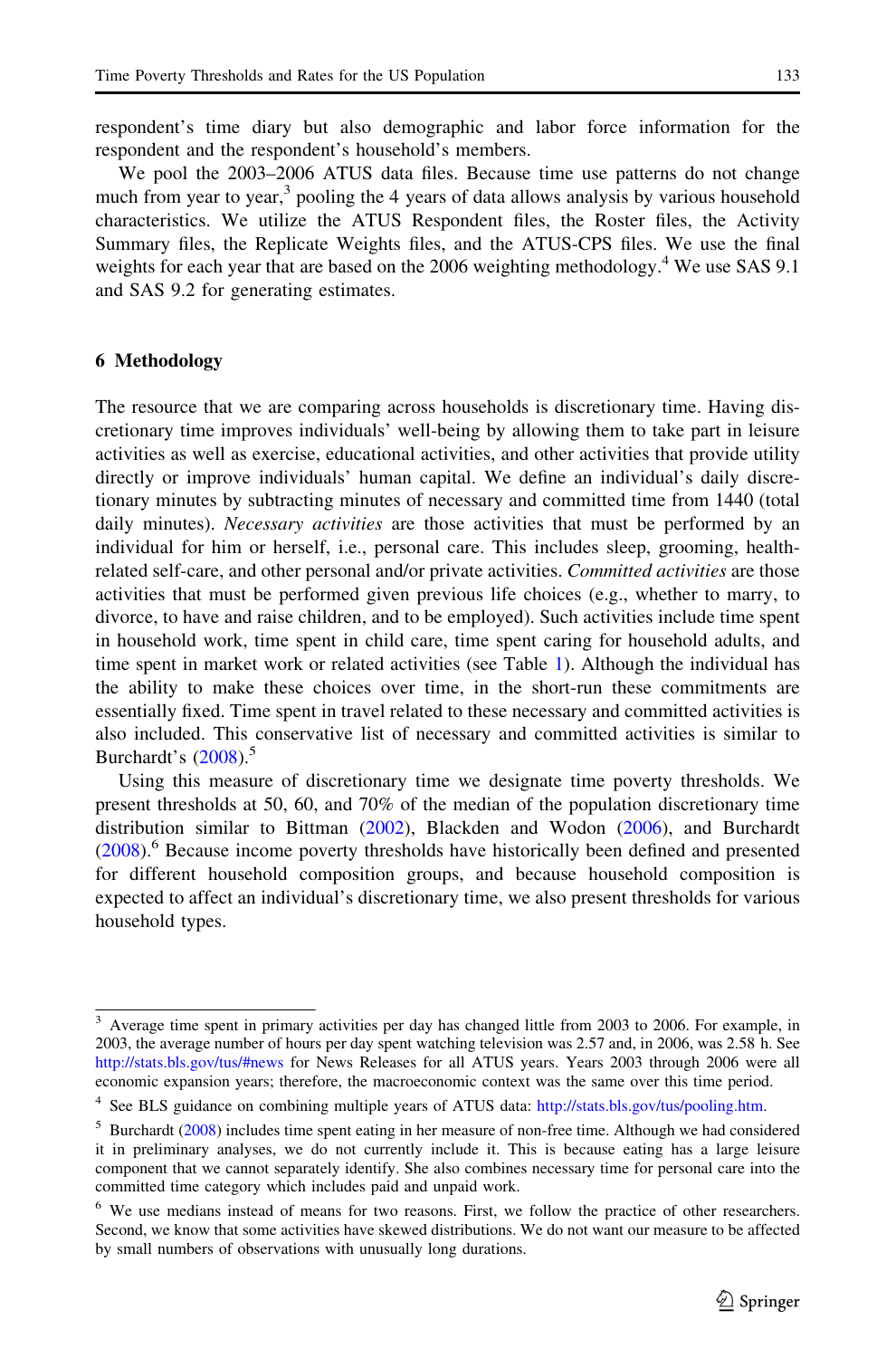|                                                                                                                                                                               | ATUS major<br>activity code |
|-------------------------------------------------------------------------------------------------------------------------------------------------------------------------------|-----------------------------|
| Necessary activities                                                                                                                                                          |                             |
| Personal care (includes sleeping and grooming)                                                                                                                                | 01                          |
| Committed activities                                                                                                                                                          |                             |
| Household activities (includes housework, food $&$ drink prep)                                                                                                                | 02                          |
| Caring for and helping household members, both children and adults                                                                                                            | 03                          |
| Work and work-related activities                                                                                                                                              | 0 <sub>5</sub>              |
| Discretionary activities                                                                                                                                                      |                             |
| Caring for and helping non-household members                                                                                                                                  | 04                          |
| Education                                                                                                                                                                     | 06                          |
| Consumer purchases                                                                                                                                                            | 07                          |
| Professional and personal care services (includes banking, paying<br>for daycare, doctor's appointment, getting a haircut)                                                    | 08                          |
| Household services (includes dropping off/picking up clothes from dry<br>cleaner, hiring a plumber for home repair, waiting while car is repaired)                            | 09                          |
| Government services and civic obligations (includes using social services,<br>getting car inspected, serving on jury duty, voting)                                            | 10                          |
| Eating and drinking                                                                                                                                                           | 11                          |
| Socializing, relaxing, and leisure (includes entertaining family and friends,<br>watching television, computer use for leisure, attending performing arts<br>event, gambling) | 12                          |
| Sports, exercise, and recreation (includes participating in sports and attending<br>a sporting event)                                                                         | 13                          |
| Religious and spiritual activities                                                                                                                                            | 14                          |
| Volunteer activities                                                                                                                                                          | 15                          |
| Telephone calls                                                                                                                                                               | 16                          |

#### <span id="page-5-0"></span>Table 1 Necessary and committed activities by major activity group

Related waiting and travel times are included in each use of time. See [Appendix 1](#page-15-0) for a list of detailed activities

#### 7 Results

### 7.1 Time Poverty Thresholds and Rates

Table  $2<sup>7</sup>$  $2<sup>7</sup>$  shows alternative time poverty thresholds for the total population (row 1) and for subgroups defined by household composition (remaining rows) as well as each group's representation in the population. The alternative thresholds are defined according to 50, 60, or 70% of the median. As expected, individuals in households with children have considerably less discretionary time than those without children, and discretionary time decreases with the number of children in the household. However, the relationship between discretionary time and the number of adults is not clear. Perhaps this is because the presence of an additional adult, while *potentially* making another 24 h available to the household, does not necessarily mean that the additional adult offers any of their time to

<sup>7</sup> All tables presented are authors' calculations using the Bureau of Labor Statistics American Time Use Survey data for 2003–2006.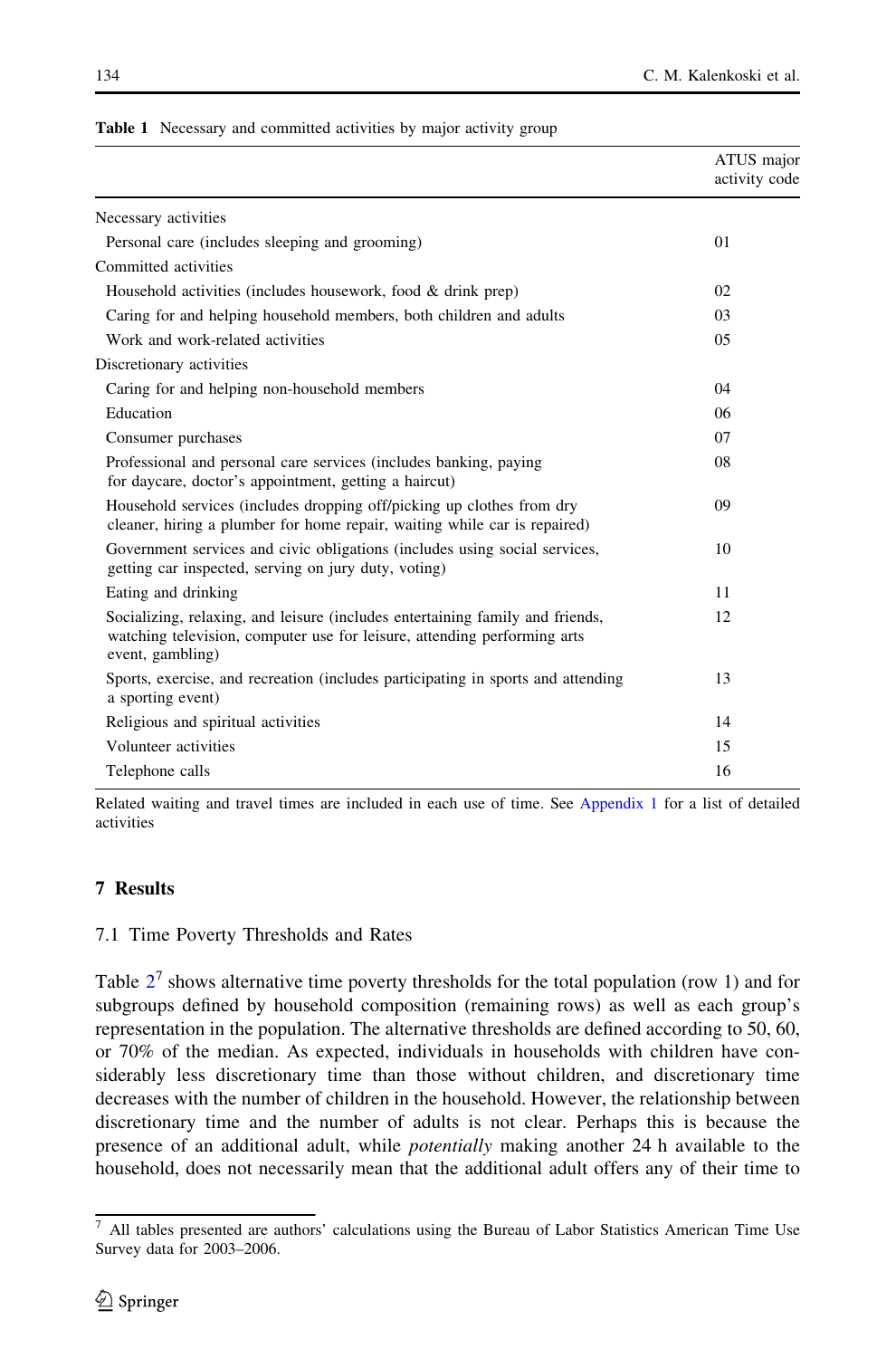<span id="page-6-0"></span>

|                                         | Group percent<br>of population | discretionary<br>Median<br>minutes | Median<br>discretionary<br>hours | 50% of median<br>discretionary<br>minutes | 60% of median<br>discretionary<br>minutes                      | 70% of median<br>discretionary<br>minutes                                                                                                  |
|-----------------------------------------|--------------------------------|------------------------------------|----------------------------------|-------------------------------------------|----------------------------------------------------------------|--------------------------------------------------------------------------------------------------------------------------------------------|
| Total population                        |                                | 483                                |                                  |                                           | 289.8                                                          |                                                                                                                                            |
| One adult, no children                  | 14.4                           | 583                                |                                  |                                           |                                                                |                                                                                                                                            |
| One adult, one child                    |                                | 408                                | 6.8                              |                                           | 349.8<br>244.8<br>234.0<br>250.8<br>250.29.2<br>264.0<br>264.0 | $\begin{array}{l} 338.1 \\ 408.1 \\ 408.1 \\ 213.6 \\ 213.7 \\ 314.5 \\ 222.6 \\ 567.5 \\ 360.0 \\ 360.0 \\ 360.0 \\ 308.0 \\ \end{array}$ |
| One adult, 2 or more children           |                                | 390                                |                                  |                                           |                                                                |                                                                                                                                            |
| Two adults, no children                 | 32.5                           |                                    |                                  |                                           |                                                                |                                                                                                                                            |
| Two adults, one child                   | 8.8<br>15.9                    | 535<br>418                         | 0.26                             |                                           |                                                                |                                                                                                                                            |
| Two adults, two or more children        |                                |                                    | 6.4                              |                                           |                                                                |                                                                                                                                            |
| Three or more adults, no children       | $\overline{14.1}$              | 32<br>52<br>480                    | 8.8                              |                                           |                                                                |                                                                                                                                            |
| Three or more adults, one child         | 5.9                            |                                    | 8.0                              |                                           |                                                                |                                                                                                                                            |
| Three or more adults, two or more child |                                | 440                                |                                  |                                           |                                                                |                                                                                                                                            |
|                                         |                                |                                    |                                  |                                           |                                                                |                                                                                                                                            |

Table 2 Time poverty thresholds for the total population and for household composition groups

Table 2 Time poverty thresholds for the total population and for household composition groups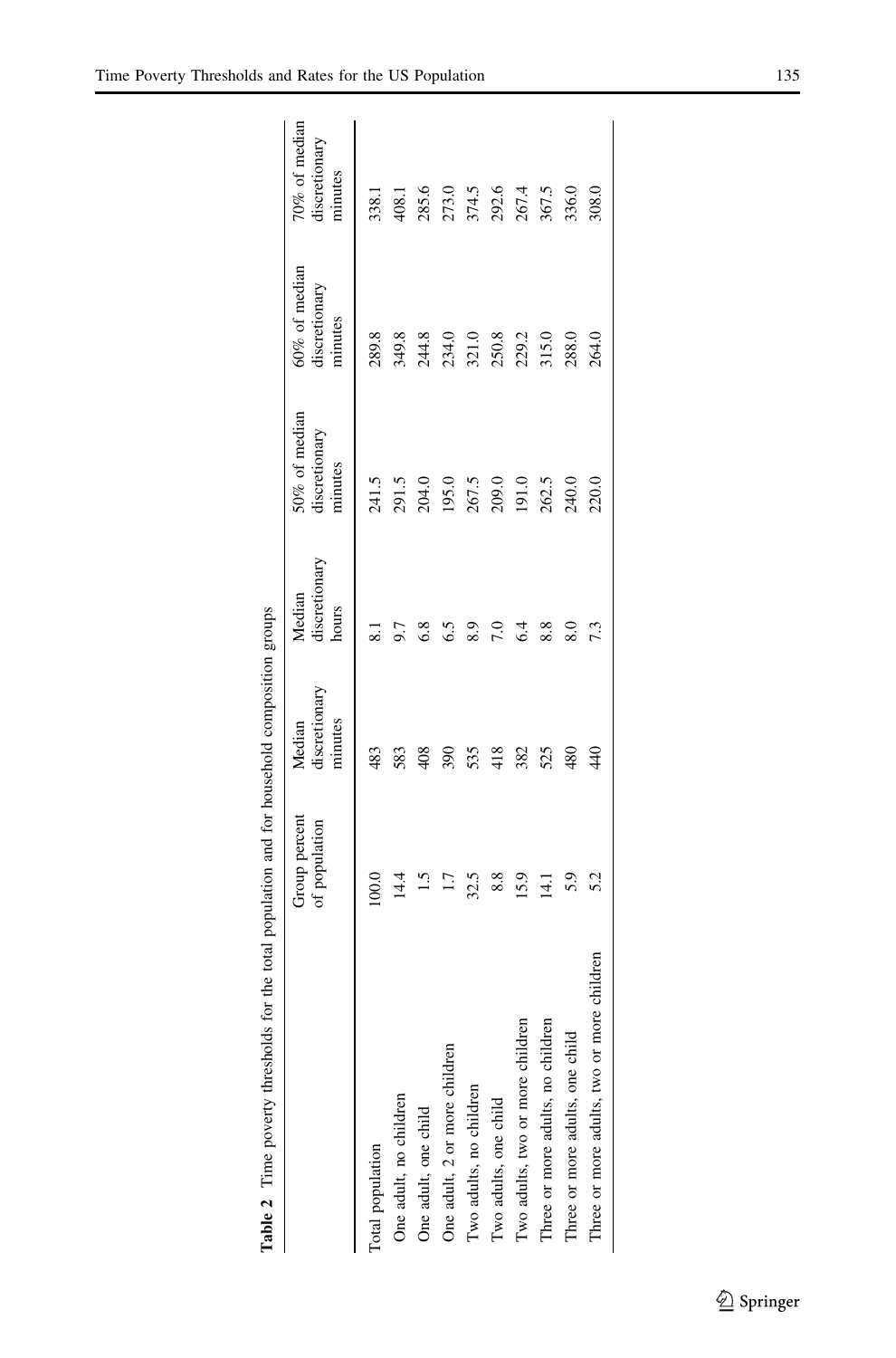alleviate the responsibilities of the respondent. In addition, we did not distinguish between spouses and other household adults. As a result, the second adult in the household could be the respondent's adult son or daughter or elderly parent, which may help explain the lack of a clear result between discretionary time and the number of adults.

For one-adult households, the difference in median discretionary time between households without children and households with one child is  $175 \text{ min}$  (583 min  $-408 \text{ min}$ ), almost 3 h, and the difference between households with no children and those with 2 or more children is 193 min (583 min – 390 min), 3.2 h. This means that the single person with one or more children has, on average, about 3 h of necessary and committed tasks on a given day more than the single person without children. The difference between median discretionary time for the single parent with one child and the two-adult household with one child is only 10 min (418 min – 408 min). Thus, a second adult in a household affords, at the median, only 10 additional minutes of discretionary time. For households with two or more children, individuals in the two-adult households actually have less discretionary time (a median of 382 min) than one-adult households have (390 min). Perhaps this is due to differences in preferences across the groups about how much child care should be performed, with two-parent households deciding to spend more time. For individuals in households with three or more adult households, the third adult in a household does appear to increase the discretionary time of respondents.

Using the 60% threshold defined for the total population, 289.8 min (4.8 h), Table [3](#page-8-0) shows cell percentages by group for those individuals whose discretionary time falls below this threshold (those designated time poor) and those whose discretionary time is at or above this threshold (those designated not time poor). These are columns 2 and 3 in the table. We focus on the 60% of median results because this is the percentage of the median used by Burchardt ([2008\)](#page-26-0). Time poverty rates using 50 and 70% of the median are presented in [Appendix 2.](#page-18-0) Column 4 presents the time poverty rates for the various groups. For example, 4.94% of all non-employed individuals in single-person households with income below the poverty threshold are also in a state of time poverty. Note that several cell percentages and rates are suppressed due to small cell sizes. We used the BLS standard of 60 observations to define a minimum cell size for an estimate. Panel A of the table shows results for those not employed and Panel B shows results for those employed. Time poverty rates are much higher for those who are employed than those who are not employed, as expected. Time poverty rates are also higher for individuals living in households with more children, as expected. Although our prior was that those who are income poor are more likely to be time poor also, due to their inability to ''buy'' time by outsourcing activities like child care and housecleaning, the data do not show a clear relation between income poverty and time poverty.

In order to obtain a clearer picture, Table [4](#page-10-0) provides an aggregate look at time poverty and its relation to income poverty in the United States. Individuals are identified as income poor if their income is less than the income poverty threshold. Although the actual percentage of the population that is both income poor and time poor is quite small  $(2.18\%)$ , 18.60% of individuals who are income poor are also time poor. However, individuals who are not income poor are even more likely to be time poor at 21.06%. The time poverty rate for those not reporting income is similar to that for individuals who are income poor at 18.16%, although the two rates are statistically different at the 90% confidence level. Note that these summary rates combine the two groups with income above the poverty threshold but below 185% of the poverty threshold with those with income above 185% of the poverty threshold.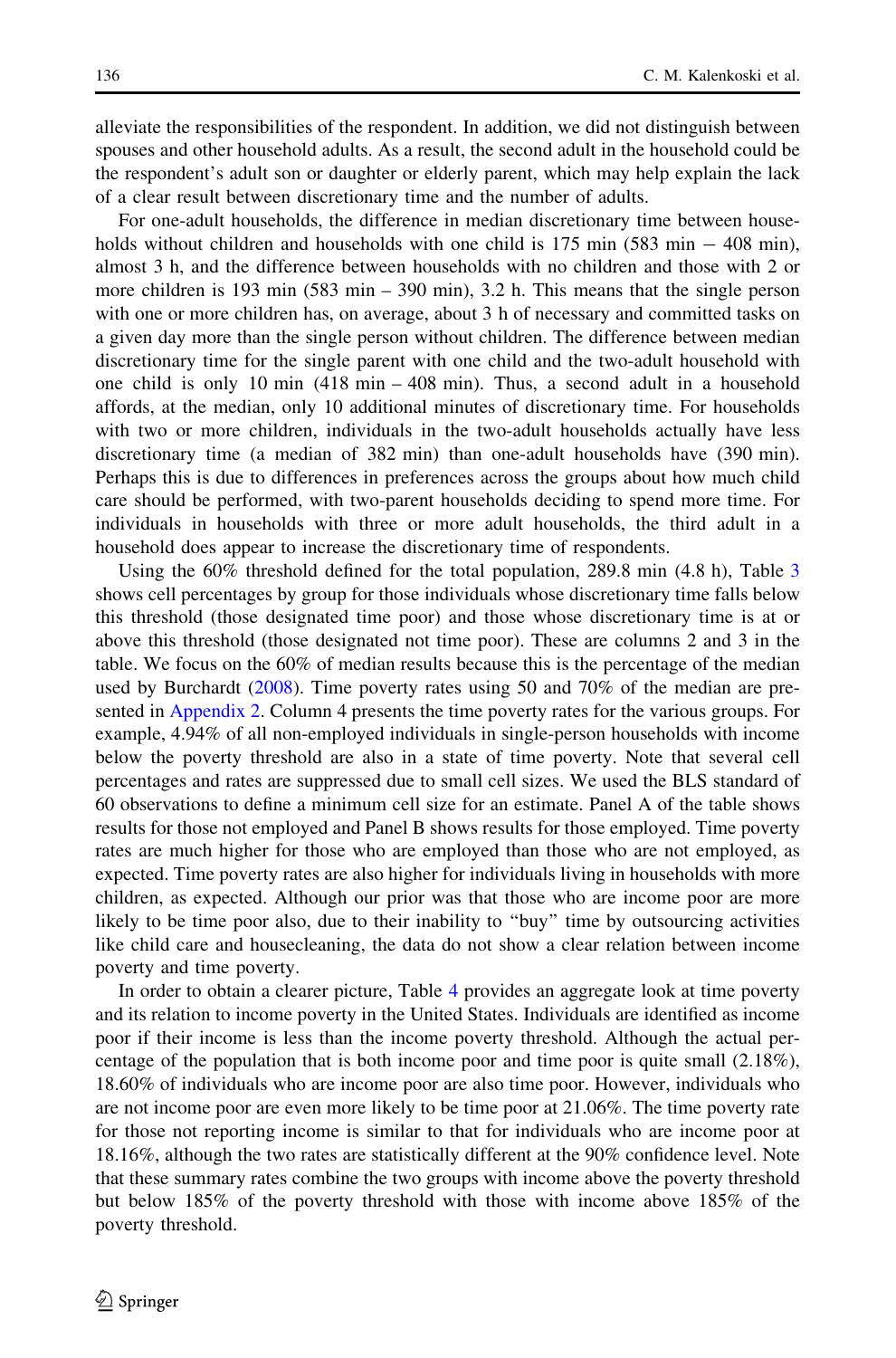|                                                   | Time poor      | Not time poor  | Time poverty<br>rate     |
|---------------------------------------------------|----------------|----------------|--------------------------|
| Panel A: Not employed                             |                |                |                          |
| One adult, no children                            |                |                |                          |
| $Income <$ poverty threshold                      | 1.31           | 25.21          | 4.94                     |
| Poverty threshold $\langle$ income $\langle$ 185% | 0.63           | 24.17          | 2.54                     |
| $185\% <$ Income                                  | 0.91           | 29.55          | 2.99                     |
| Income missing                                    | 0.47           | 17.75          | 2.58                     |
| One adult, one child                              |                |                |                          |
| $Income <$ poverty threshold                      | 5.01           | 49.78          | 9.14                     |
| Poverty threshold $\langle$ income $\langle$ 185% | 1.84           | 13.19          | 12.24                    |
| $185\% <$ Income                                  | 1.11           | 16.25          | 6.39                     |
| Income missing                                    | $\overline{a}$ | $\overline{a}$ | $\overline{\phantom{0}}$ |
| One adult, 2 or more children                     |                |                |                          |
| $Income <$ poverty threshold                      | 11.13          | 55.60          | 16.68                    |
| Poverty threshold $\langle$ income $\langle$ 185% | 1.80           | 8.31           | 17.80                    |
| $185\% <$ Income                                  |                |                | $\overline{\phantom{0}}$ |
| Income missing                                    | 3.69           | 9.89           | 27.17                    |
| Two adults, no children                           |                |                |                          |
| $Income <$ poverty threshold                      | 0.42           | 8.87           | 4.52                     |
| Poverty threshold $\langle$ income $\langle$ 185% | 0.75           | 14.76          | 4.84                     |
| $185\% <$ Income                                  | 1.91           | 52.53          | 3.51                     |
| Income missing                                    | 0.70           | 20.04          | 3.38                     |
| Two adults, one child                             |                |                |                          |
| $Income <$ poverty threshold                      | 1.68           | 17.86          | 8.60                     |
| Poverty threshold $\langle$ income $\langle$ 185% | 1.49           | 15.14          | 8.96                     |
| $185\% <$ Income                                  | 5.57           | 46.38          | 10.72                    |
| Income missing                                    | 1.63           | 10.26          | 13.71                    |
| Two adults, two or more children                  |                |                |                          |
| $Income <$ poverty threshold                      | 4.93           | 22.97          | 17.67                    |
| Poverty threshold $\langle$ income $\langle$ 185% | 3.52           | 19.32          | 15.41                    |
| $185\% <$ Income                                  | 6.14           | 33.19          | 15.61                    |
| Income missing                                    | 1.35           | 8.59           | 13.58                    |
| Three or more adults, no children                 |                |                |                          |
| $Income <$ poverty threshold                      | 0.92           | 13.30          | 6.47                     |
| Poverty threshold $\langle$ income $\langle$ 185% | 0.53           | 12.13          | 4.19                     |
| $185\% <$ Income                                  | 2.82           | 52.86          | 5.06                     |
| Income missing                                    | 0.26           | 17.18          | 1.49                     |
| Three or more adults, one child                   |                |                |                          |
| $Income <$ poverty threshold                      | 1.00           | 17.50          | 5.41                     |
| Poverty threshold $\langle$ income $\langle$ 185% | 2.41           | 17.56          | 12.07                    |
| $185\% <$ Income                                  | 1.87           | 43.88          | 4.09                     |
| Income missing                                    | 1.49           | 14.28          | 9.45                     |

<span id="page-8-0"></span>Table 3 Time poverty by employment status, household composition, and household income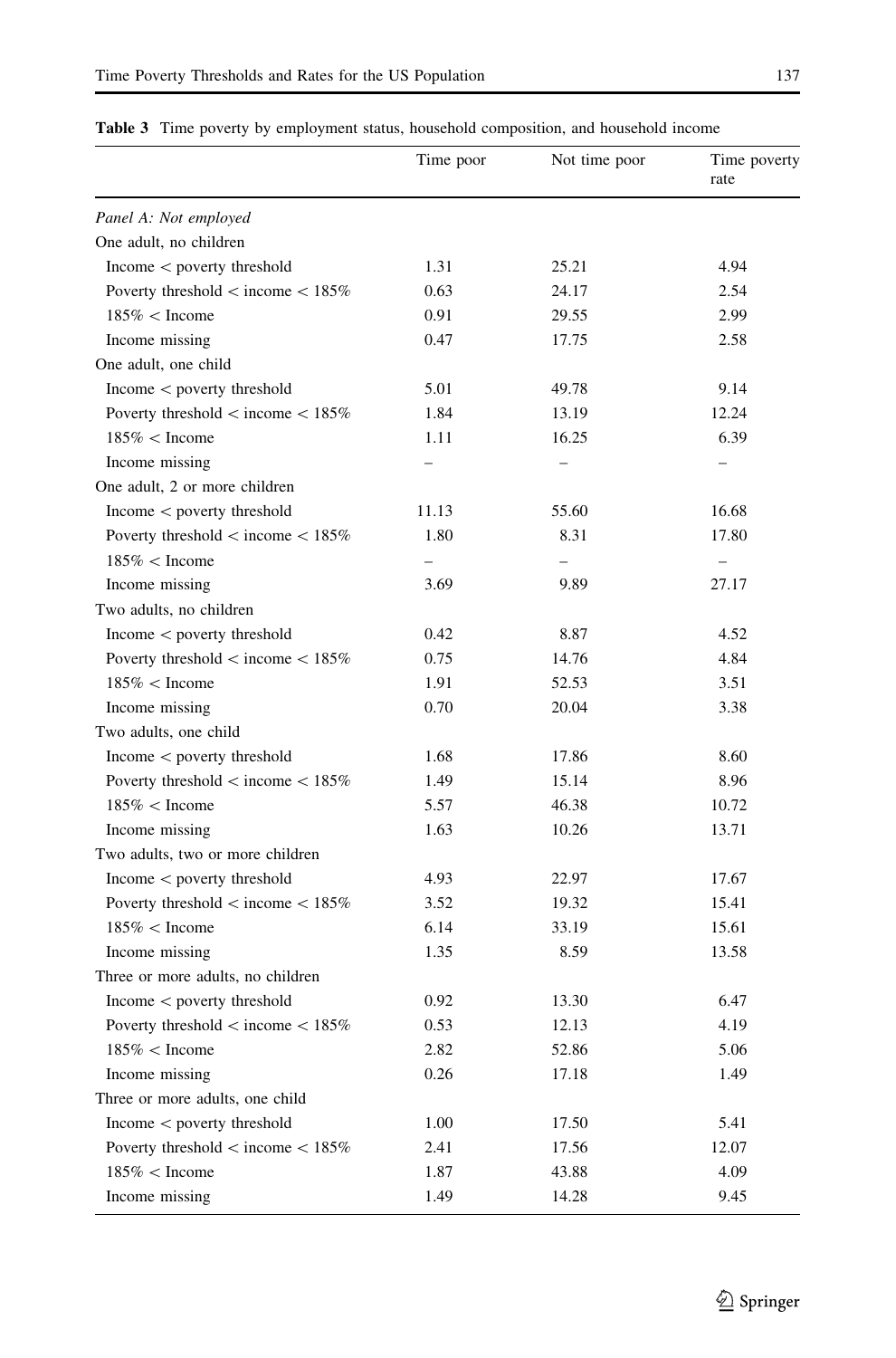|                                                   | Time poor | Not time poor | Time poverty<br>rate |
|---------------------------------------------------|-----------|---------------|----------------------|
| Three or more adults, two or more children        |           |               |                      |
| $Income <$ poverty threshold                      | 2.51      | 28.59         | 8.07                 |
| Poverty threshold $<$ income $<$ 185%             | 4.40      | 18.71         | 19.04                |
| $185\% <$ Income                                  | 4.42      | 27.57         | 13.82                |
| Income missing                                    | 1.56      | 12.24         | 11.30                |
| Panel B: Employed                                 |           |               |                      |
| One adult, no children                            |           |               |                      |
| $Income <$ poverty threshold                      | 1.29      | 5.91          | 17.92                |
| Poverty threshold $\langle$ income $\langle$ 185% | 2.07      | 9.60          | 17.74                |
| $185\% <$ Income                                  | 14.80     | 53.66         | 21.62                |
| Income missing                                    | 2.98      | 9.67          | 23.56                |
| One adult, one child                              |           |               |                      |
| $Income <$ poverty threshold                      | 5.71      | 11.35         | 33.47                |
| Poverty threshold $\langle$ income $\langle$ 185% | 7.10      | 11.88         | 37.41                |
| $185\% <$ Income                                  | 18.54     | 33.72         | 35.48                |
| Income missing                                    | 3.68      | 8.03          | 31.43                |
| One adult, 2 or more children                     |           |               |                      |
| $Income <$ poverty threshold                      | 12.89     | 26.00         | 33.14                |
| Poverty threshold $<$ income $<$ 185%             | 7.81      | 12.87         | 37.77                |
| $185\% <$ Income                                  | 11.48     | 18.55         | 38.23                |
| Income missing                                    | 4.15      | 6.25          | 39.90                |
| Two adults, no children                           |           |               |                      |
| $Income <$ poverty threshold                      | 1.23      | 3.39          | 26.62                |
| Poverty threshold $<$ income $<$ 185%             | 1.79      | 5.58          | 24.29                |
| $185\% <$ Income                                  | 17.56     | 56.85         | 23.60                |
| Income missing                                    | 3.14      | 10.45         | 23.11                |
| Two adults, one child                             |           |               |                      |
| $Income <$ poverty threshold                      | 2.20      | 5.51          | 28.53                |
| Poverty threshold $\langle$ income $\langle$ 185% | 2.91      | 7.02          | 29.31                |
| $185\% <$ Income                                  | 22.82     | 48.45         | 32.02                |
| Income missing                                    | 3.73      | 7.35          | 33.66                |
| Two adults, two or more children                  |           |               |                      |
| $Income <$ poverty threshold                      | 4.08      | 6.38          | 39.01                |
| Poverty threshold $\langle$ income $\langle$ 185% | 6.51      | 11.48         | 36.19                |
| $185\% <$ Income                                  | 22.41     | 39.00         | 36.49                |
| Income missing                                    | 3.70      | 6.45          | 36.45                |
| Three or more adults, no children                 |           |               |                      |
| Income $<$ poverty threshold                      | 1.53      | 4.30          | 26.24                |
| Poverty threshold $<$ income $<$ 185%             | 2.13      | 6.87          | 23.67                |
| $185\% <$ Income                                  | 15.34     | 54.57         | 21.94                |
| Income missing                                    | 3.31      | 11.94         | 21.70                |

#### Table 3 continued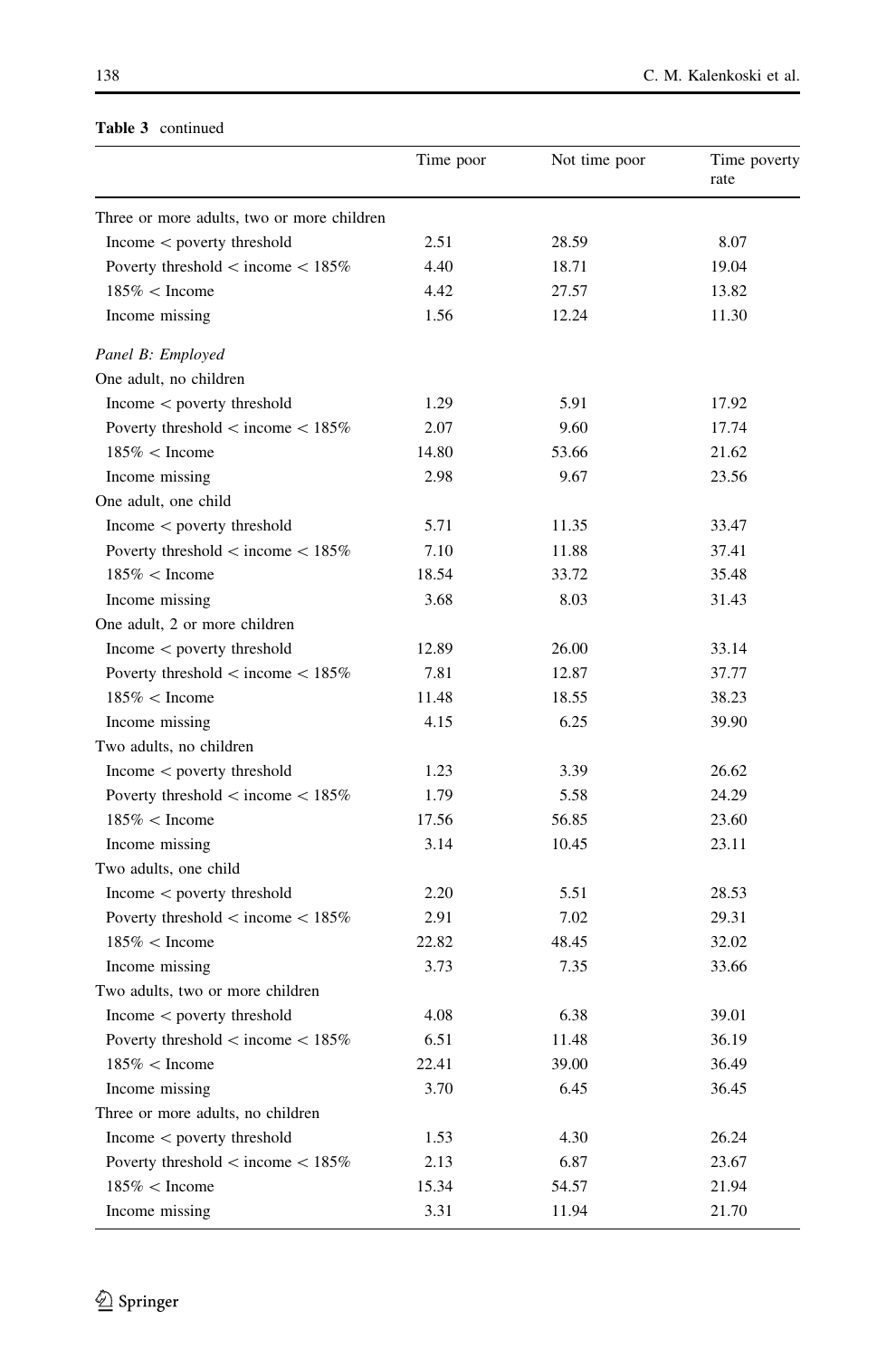| Not time poor<br>Time poor                                         | Time poverty<br>rate |
|--------------------------------------------------------------------|----------------------|
| Three or more adults, one child                                    |                      |
| $Income <$ poverty threshold<br>2.30<br>4.38                       | 34.43                |
| Poverty threshold $\langle$ income $\langle$ 185%<br>3.11<br>11.67 | 21.04                |
| 16.94<br>46.29<br>$185\% <$ Income                                 | 26.79                |
| 3.87<br>11.44<br>Income missing                                    | 25.28                |
| Three or more adults, two or more children                         |                      |
| 5.62<br>12.82<br>$Income <$ poverty threshold                      | 30.48                |
| Poverty threshold $\langle$ income $\langle$ 185%<br>7.18<br>17.25 | 29.39                |
| $185\% <$ Income<br>30.28<br>13.19                                 | 30.34                |
| 8.55<br>Income missing<br>5.10                                     | 37.36                |
|                                                                    |                      |

#### <span id="page-10-0"></span>Table 3 continued

Time poverty defined as below 60% of the median of the population discretionary time distribution For each group defined by employment status and household composition, the values (%) in columns 2 and 3 add to 100%

– Cell size too small to report

|  |  |  |  |  |  |  |  |  |  | <b>Table 4</b> Time poverty by income poverty: cell percentages and rates |  |  |
|--|--|--|--|--|--|--|--|--|--|---------------------------------------------------------------------------|--|--|
|--|--|--|--|--|--|--|--|--|--|---------------------------------------------------------------------------|--|--|

|                       | Percent   | Percent not Total Time poverty rate |       |                         |                  |                     |                                                      |
|-----------------------|-----------|-------------------------------------|-------|-------------------------|------------------|---------------------|------------------------------------------------------|
|                       | time poor | time poor                           |       | Time<br>poverty<br>rate | <b>SE</b>        | interval<br>minimum | 90% Confidence 90% Confidence<br>interval<br>maximum |
| Income poor           | 2.18      | 9.54                                |       | 11.72 18.60             | 0.008248         | 18.5871             | 18.6143                                              |
| Not income poor 15.56 |           | 58.34                               |       | 73.90 21.06             | 0.002754 21.0510 |                     | 21.0600                                              |
| Income missing        | 2.61      | 11.76                               | 14.37 | 18.16                   | 0.008542 18.1488 |                     | 18.1769                                              |
| Total                 | 20.35     | 79.64                               | 99.99 |                         |                  |                     |                                                      |

Time poverty defined as below 60% of the median of the population discretionary time distribution

Time poverty rates by household composition are provided in Table [5.](#page-11-0) Here we see that households without children have the lowest time poverty rates and, in some cases, rates that are half that of other households with the same number of adults. Interestingly, there is not a great deal of difference between the time poverty rates for households with one child or with two or more children, for a given number of adults. Of particular interest is the fact that there is little difference in time poverty rates between a person in a household with one child and one adult (28.69%), and a person in a household with one child and two adults (27.15%), and between a household with two or more children and one adult (30.57%) and with two or more children and two adults (31.85%). This indicates that an additional household adult on average does not add much to the time resources of the household. The fact that we did not distinguish between a spouse and another adult who could be living in the household, say, an adult child, may be influencing these results. However, this could also be due to differences in preferences regarding the amount of child care and housework that are ''required'' to be performed across one- and two- adult households. It could also be due to a consumption aspect of child care where two-adult households consume more than one-adult households (e.g., family time).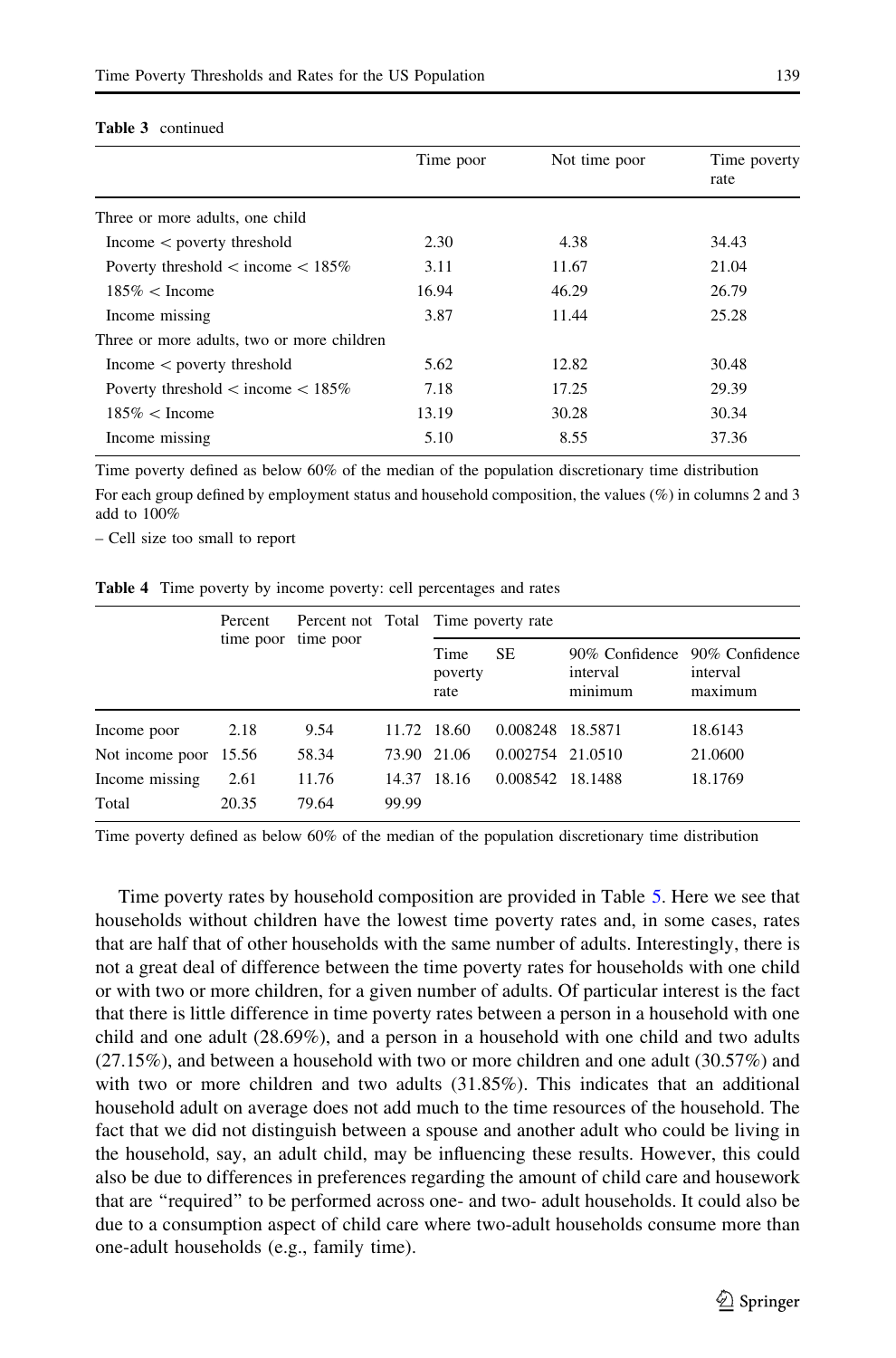|                                            | Time<br>poor | Not time<br>poor | Total | Time<br>poverty rate |
|--------------------------------------------|--------------|------------------|-------|----------------------|
| One adult, no children                     | 12.95        | 87.05            | 100.0 | 12.95                |
| One adult, one child                       | 28.69        | 71.31            | 100.0 | 28.69                |
| One adult, 2 or more children              | 30.57        | 69.42            | 100.0 | 30.57                |
| Two adults, no children                    | 15.83        | 84.16            | 100.0 | 15.83                |
| Two adults, one child                      | 27.15        | 72.85            | 100.0 | 27.15                |
| Two adults, two or more children           | 31.85        | 68.16            | 100.0 | 31.85                |
| Three or more adults, no children          | 16.88        | 83.11            | 100.0 | 16.88                |
| Three or more adults, one child            | 21.06        | 78.95            | 100.0 | 21.06                |
| Three or more adults, two or more children | 25.59        | 74.40            | 100.0 | 25.59                |
|                                            |              |                  |       |                      |

<span id="page-11-0"></span>Table 5 Time poverty by household type: cell percentages and rates

Time poverty defined as below 60% of the median of the population discretionary time distribution

## 7.2 Multivariate Regression Analysis: Correlates of Discretionary Time and Time Poverty

Although the results in Tables [2,](#page-6-0) [3](#page-8-0), [4,](#page-10-0) and 5 suggest that household composition and employment status are important correlates of discretionary time and time poverty, multivariate analyses better ascertain their importance. Table [6](#page-12-0) shows Ordinary Least Squares (OLS) estimates from a discretionary time regression and maximum likelihood estimates from a time poverty probit. Similar to the descriptive results presented above, the estimated associations between the presence of an additional household adult and discretionary time and time poverty are quite minimal. The presence of an additional adult in a household is associated with only 6 min more discretionary time and a lower probability of being time poor of less than 0.01. An additional child, on the other hand, appears to be more important, with an additional child being associated with 35 fewer discretionary minutes and a greater probability of being time poor by 0.04. Being employed has the largest association, with an employed person having 188 min (over 3 h) less discretionary time and a 0.03 higher probability of being time poor than a non-employed person. Finally, consistent with the descriptive evidence, these multivariate regression results show that income is not generally associated with a person's discretionary time or the likelihood of being time poor when other factors are controlled.

#### 7.3 Illustrative Example: Association of Time Poverty with Health Status

We present our time poverty thresholds with the expectation that they will be used to enlighten policy. We therefore provide a simple illustration as to how they might be used. In 2006 the Eating and Health (EH) Module was added to the ATUS. Among other things, this module included an individual's self-reported health status. While not a true outcome variable because it is measured at the same time as a person's time poverty status, we present an exploratory regression to ascertain whether time poverty is associated with an individual's health status. Table [7](#page-13-0) shows the results of a simple probit where the dependent variable is an indicator variable for whether or not a person reports being in good health and the explanatory variables are an indicator for time poverty and the usual other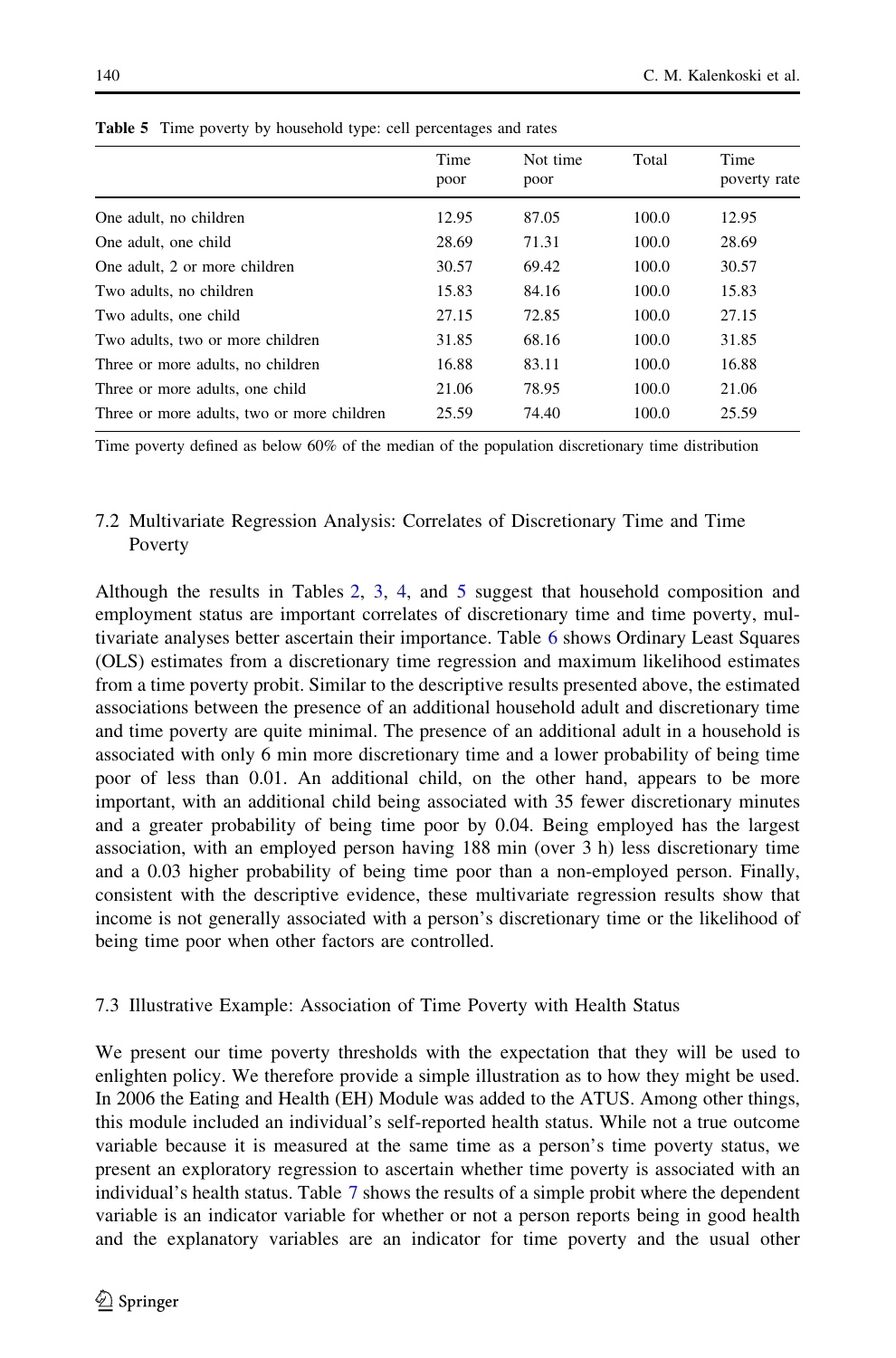|                                                                             | Discretionary time<br>continuous regression | Time poverty probit                 |                      |
|-----------------------------------------------------------------------------|---------------------------------------------|-------------------------------------|----------------------|
| Number of adults                                                            | $6.015***$<br>(1.547)                       | $-0.023**$<br>(0.011)<br>$[-0.006]$ |                      |
| Number of children                                                          | $-35.460***$<br>(1.070)                     | $0.155***$<br>(0.007)<br>[0.040]    |                      |
| Employed dummy                                                              | $-187.515***$<br>(2.492)                    | $0.914***$<br>(0.019)<br>[0.203]    |                      |
| Income less than<br>poverty threshold                                       | 5.478<br>(4.318)                            | 0.028<br>(0.037)<br>$[-0.007]$      |                      |
| Income greater than poverty<br>threshold but less than<br>185% of threshold | $6.852*$<br>(3.657)                         | $-0.024$<br>(0.024)<br>$[-0.006]$   |                      |
| Missing income                                                              | 3.413<br>(3.899)                            | $-0.030$<br>(0.037)<br>$[-0.008]$   |                      |
|                                                                             |                                             | Chi-squared                         | $Prob$ > Chi-squared |
| Likelihood ratio test $(df = 6)$                                            |                                             | 74,295,512                          | < 0.0001             |
| $R$ -squared                                                                | 0.179                                       |                                     |                      |
| Number of observations                                                      | 57,816                                      | 57,816                              |                      |

<span id="page-12-0"></span>Table 6 Multivariate analyses: discretionary time continuous regression and time poverty probit

The model also includes an intercept. The omitted income category is greater than 185% of the income poverty threshold. \*\*\* indicates significance at the 1% level, \*\* indicates significance at the 5% level, and \* indicates significance at the 10% level. Standard errors are in parentheses and marginal effects for the Probit model are in brackets. Those in time poverty are 18.22% of the observations

controls.<sup>8</sup> Gender, age, education, and income all have the expected associations. However, while we might expect the association between time poverty and good health to be negative, as a person who does not have enough time may not exercise or eat right, the data show that, controlling for several personal and household characteristics, it is positive. A time poor individual has a 0.03 higher probability of being in good health than someone who is not time poor. This result is likely due to the fact that employed individuals have, on average, better health status than those who are not employed, and are also more likely to be time poor. While this result is not definitive and a more thorough analysis that accounts for endogeneity and unobserved factors is beyond the scope of this paper, it highlights the potential relevance of time poverty to individual well-being. Additional research on the relation between time poverty and general health as well as other measures of well-being such as body mass index (BMI) would provide health policy- and program-relevant insight. Research on the relation between time poverty and food assistance program participation would help food assistance and nutrition programs identify and target individuals who are eligible but too time poor to participate.

<sup>&</sup>lt;sup>8</sup> The Eating and Health Module asks if the respondent's physical health is excellent, very good, good, fair, or poor. We used excellent, very good, and good to represent good health in our analysis. We used the ATUS and EH Module data for 2006, a total of 12,035 observations.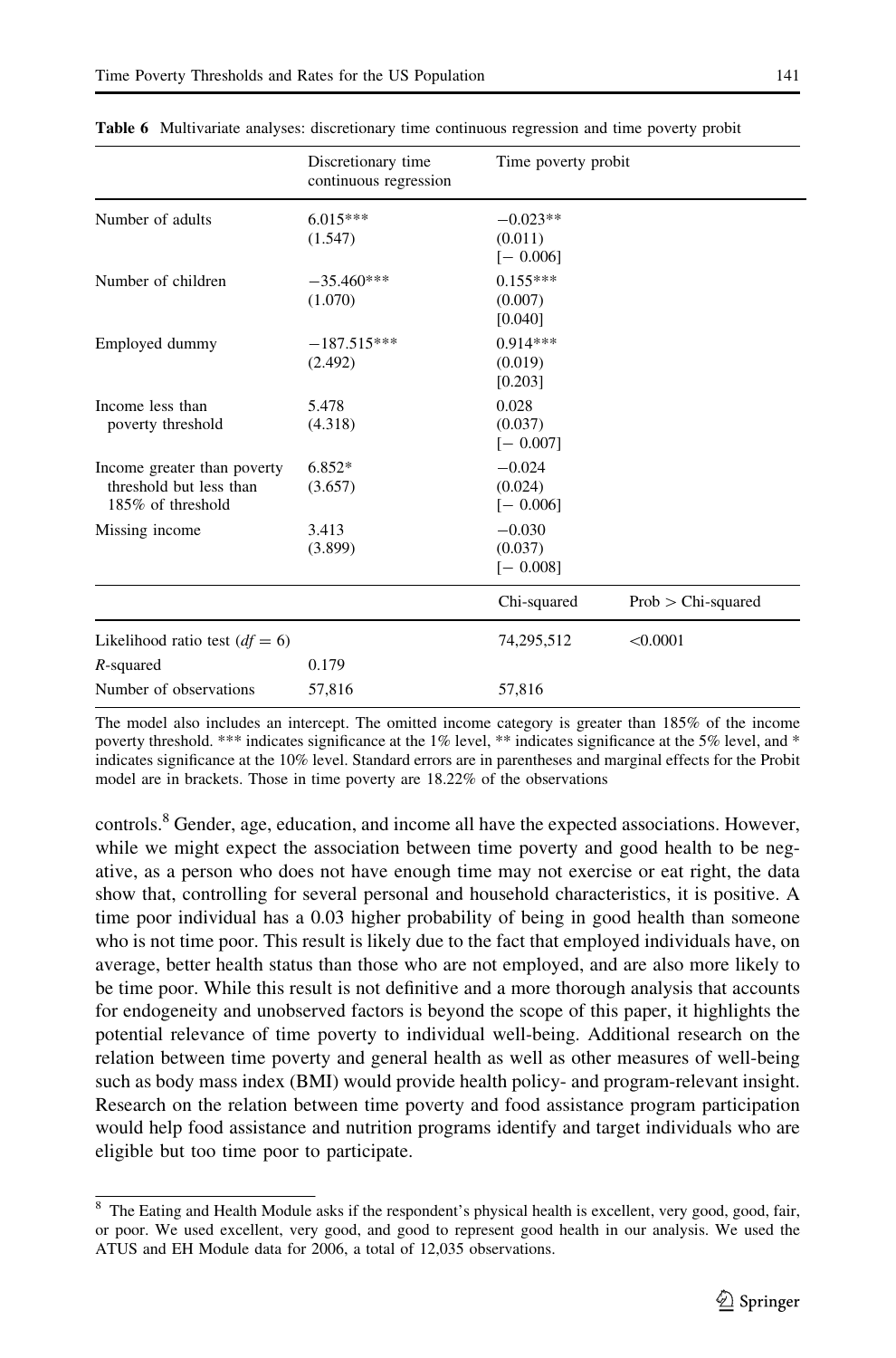| Time poor                                | $0.129**$<br>(0.053)   |
|------------------------------------------|------------------------|
|                                          | [0.029]                |
| Female                                   | $0.101***$             |
|                                          | (0.034)<br>[0.023]     |
| Age 15-19                                | $0.836***$             |
|                                          | (0.172)<br>[0.134]     |
| Age 40-64                                | $-0.409***$            |
|                                          | (0.045)                |
|                                          | $[-0.094]$             |
| Age $65+$                                | $-0.743***$<br>(0.056) |
|                                          | $[-0.204]$             |
| Less than high school education          | $-0.350***$            |
|                                          | (0.057)<br>$[-0.089]$  |
| Some college education                   | $0.266***$             |
|                                          | (0.052)                |
|                                          | [0.058]                |
| College degree                           | $0.655***$             |
|                                          | (0.056)<br>[0.125]     |
| Advanced degree                          | $0.720***$             |
|                                          | (0.079)                |
|                                          | [0.127]                |
| Non-US citizen                           | $-0.008$               |
|                                          | (0.067)<br>$[-0.002]$  |
| <b>Black</b>                             | $-0.104**$             |
|                                          | (0.050)                |
|                                          | $[-0.024]$             |
| Asian                                    | $-0.322***$            |
|                                          | (0.119)<br>$[-0.082]$  |
| Mixed race                               | $-0.045$               |
|                                          | (0.162)                |
|                                          | $[-0.011]$             |
| Income less than                         | $-0.540***$            |
| poverty threshold                        | (0.059)<br>$[-0.144]$  |
| Income above poverty threshold but below | $-0.282***$            |
| 185% of threshold                        | (0.058)                |
|                                          | $[-0.070]$             |
| Income missing                           | $-0.218***$<br>(0.050) |
|                                          | $[-0.053]$             |
| Nonmetro                                 | 0.049                  |
|                                          | (0.044)                |
|                                          | $[-0.011]$             |

<span id="page-13-0"></span>

| <b>Table 7</b> Multivariate analysis: good health probit |  |
|----------------------------------------------------------|--|
|----------------------------------------------------------|--|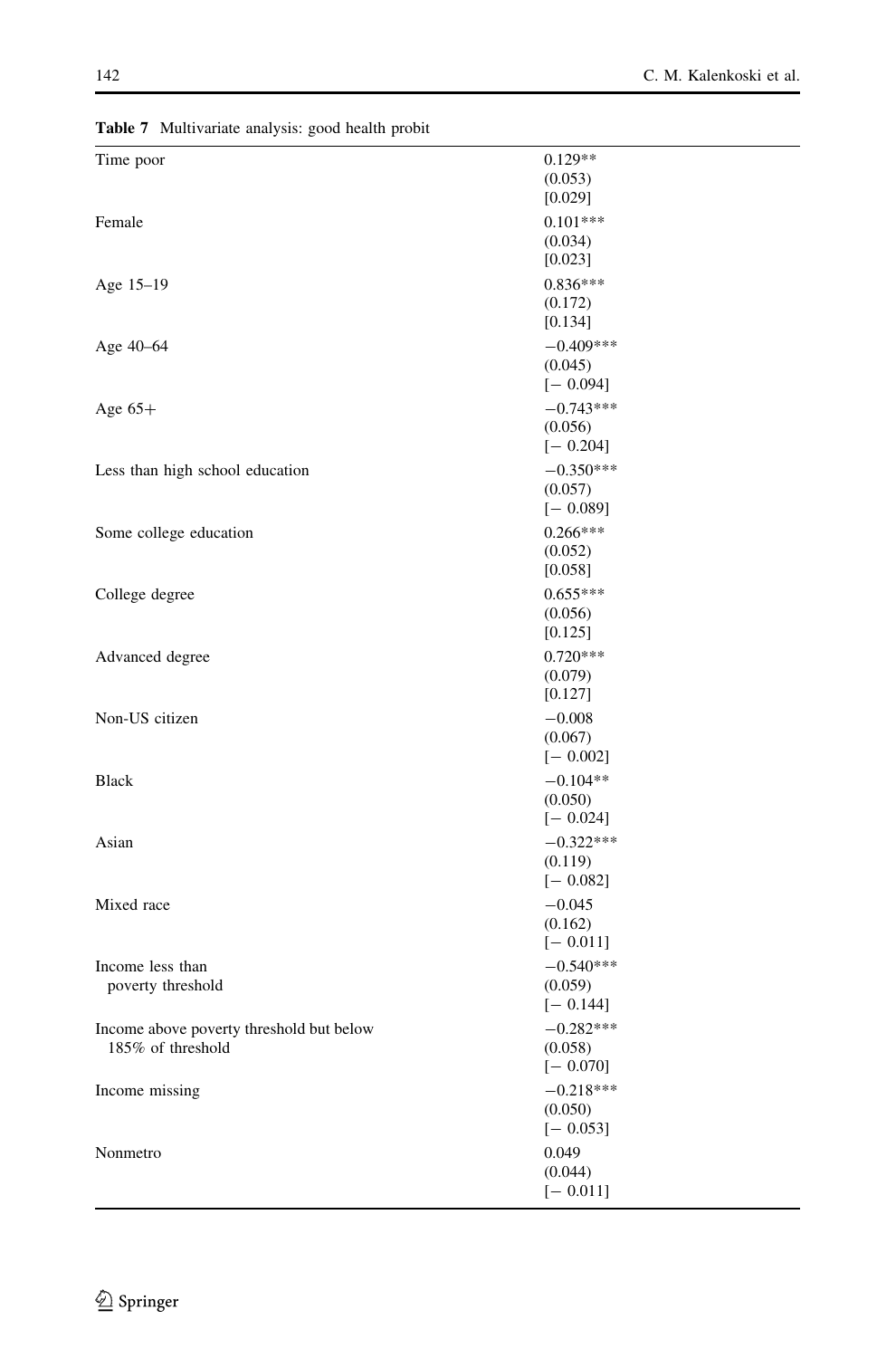| <b>Table 7</b> continued          |               |                      |
|-----------------------------------|---------------|----------------------|
|                                   | Chi-squared   | $Prob$ > Chi-squared |
| Likelihood ratio test $(df = 17)$ | 9,669,051,439 | < 0.0001             |
| Number of observations            | 12.035        |                      |

The model also includes an intercept. The omitted age is 20–39 years old. The omitted income category is greater than 185% of the income poverty threshold. The omitted education category is high school education. The omitted citizenship category is citizen. The omitted race is white. The omitted region is metro. \*\*\* indicates significance at the 1% level, \*\* indicates significance at the 5% level, and \* indicates significance at the 10% level. Standard errors are in parentheses and marginal effects are in brackets. Those in good health are 81.97% of the observations

#### 8 Sensitivity Analyses

To determine the robustness of our results, we defined alternative thresholds for various subgroups in the population because even within a subgroup an individual will have different necessary and committed time requirements and different resources at his/her disposal. In Table [2](#page-6-0) we presented a set of alternative thresholds defined by household composition group. Time poverty rates for different subgroups in the population that are based on these alternative thresholds are presented in Appendices [3](#page-20-0) and [4.](#page-22-0) Although total time availability and commitments should be relatively similar for individuals in a particular type of household, financial resources and thus the ability to buy time will differ across individuals in this group. Thus, one can garner some information from an individual's position relative to these thresholds about his or her inability to buy time. For example, the time poverty rate for households with an employed respondent, second adult, and two or more children is 39% for those below the income poverty threshold [\(Appendix 3](#page-20-0)) and 36.5% for those with higher incomes (above 185% poverty threshold), suggesting that the ability to buy time reduces the rate for these households by 2.5 percentage points. The associated time poverty rates can be used to identify relative deprivation within a population subgroup.

Our second alternative set of thresholds is based on medians for groups defined by household composition and age of youngest child (see [Appendix 5](#page-23-0) for associated time poverty rates). The thought is that some modification must be made for child age because younger children require more care. Our third set of alternative thresholds is based on groups defined by household resources, that is, the number of adults in the household (potential time resource) and the household income level (money resource) (see [Appendix 5](#page-23-0)). The fourth alternative set of thresholds we construct is based on medians for non-employed persons by household composition and income level so as to approximate Vickery's ([1977\)](#page-26-0) idea of a time poverty threshold (see [Appendix 5\)](#page-23-0). Our final alternative set of thresholds is based on medians calculated by group defined by household composition, income, and employment status (employed or not). Associated time poverty rates are also found in [Appendix 5](#page-23-0).

Interestingly, for the population thresholds presented in this paper and for four alternative sets described above, the summary time poverty rates are very similar. For example, assuming 60% of median thresholds, the overall time poverty rates range from 20.12 to 20.35%. This indicates that small changes in the way thresholds are defined produce qualitatively similar results at the total population level.

The set of thresholds which applies the medians for non-employed individuals to all individuals produces considerably higher time poverty rates than the others. According to the threshold based on 60% of the median, the overall time poverty rate is 33.45%. This is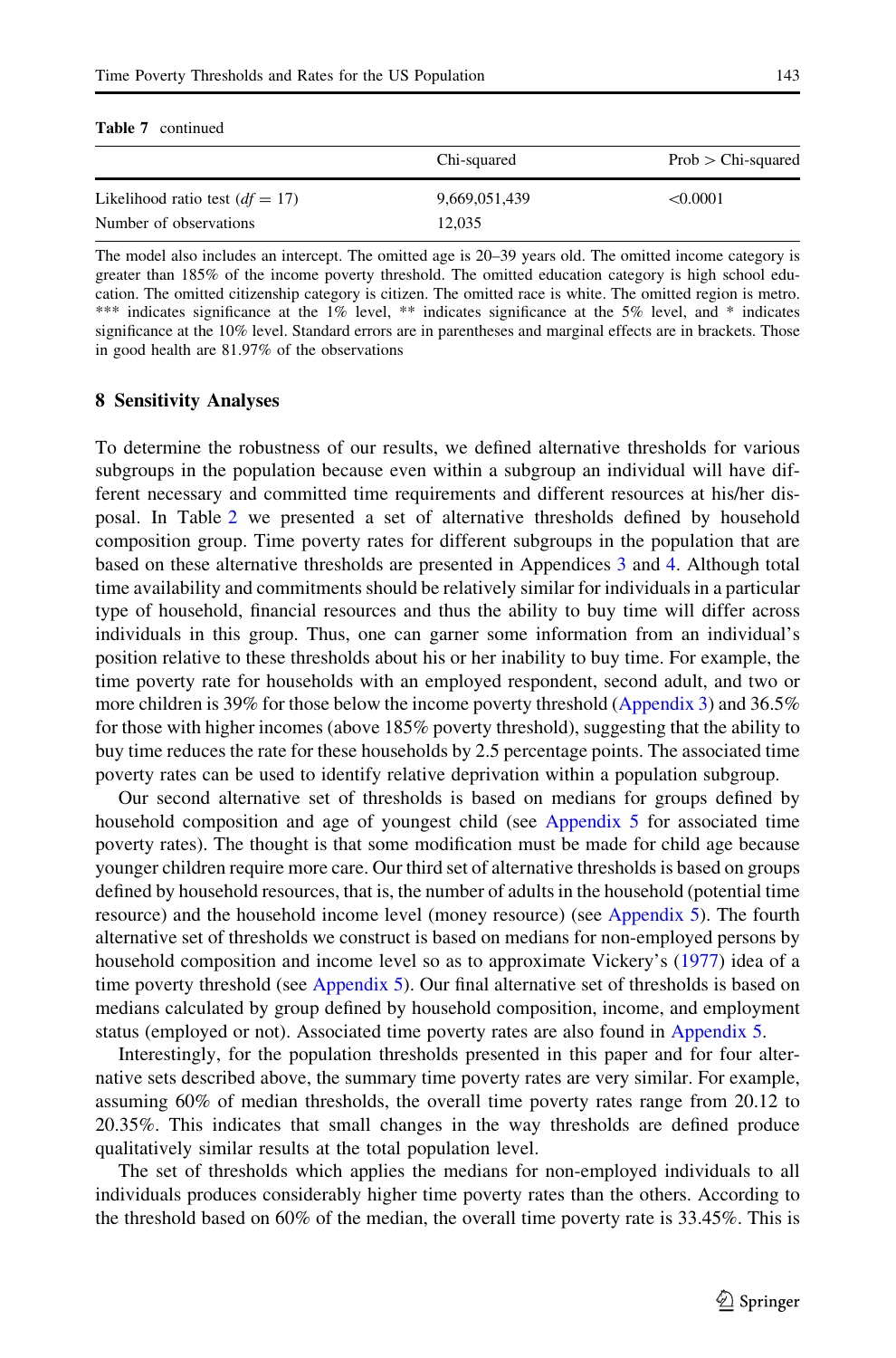<span id="page-15-0"></span>as expected because those individuals who are employed have the added time requirement of market work that those who are not employed do not have.

### 9 Discussion

The time poverty thresholds and rates that we present in this paper confirm the idea that individuals in households with children have more demands on their time than those in households without children. However, this paper goes further and demonstrates and measures the extent to which this is true. Controlling for other factors, an additional household child reduces a person's daily discretionary time by 35 min. This paper also shows the surprising result that, while one might expect the necessary and committed activities required of an individual to be lessened by the presence of an additional adult in a household, the reduction, controlling for other factors, is minimal. Employment is also a big driver of time poverty, with employed persons having over 3 h less discretionary time per day and a 0.91 higher probability of being time poor, controlling for other factors. Surprisingly, income poverty is not clearly related to time poverty.

Traditionally, policymakers have used income poverty measures to identify individuals and households lacking sufficient material resources. However, time is also a scarce resource that affects individuals' well-being. For example, a lack of time to exercise or eat right may lead to obesity and its associated health problems. Recognition of the importance of time poverty could further improve analysis and policy-making in a wide variety of public assistance and public welfare contexts. If used jointly with existing monetary poverty thresholds, we expect that our time poverty thresholds and rates will offer policy researchers a clearer picture of individuals' well-being.

Acknowledgments Work on this research was partially supported by a cooperative agreement (58-4000-6- 0120) between the US Department of Agriculture Economic Research Service and Ohio University.

#### Appendix 1: Necessary and Committed Activities

See Table 8.

| 6-Digit activity code | Activity                                    |
|-----------------------|---------------------------------------------|
| 010101                | Sleeping                                    |
| 010102                | Sleeplessness                               |
| 010199                | Sleeping, nec <sup>a</sup>                  |
| 010201                | Washing, dressing and grooming oneself      |
| 010299                | Grooming, nec <sup>a</sup>                  |
| 010301                | Health-related self care                    |
| 010399                | Self care, nec <sup>a</sup>                 |
| 010401                | Personal/private activities                 |
| 010499                | Personal activities, nec <sup>a</sup>       |
| 010501                | Personal emergencies                        |
| 010599                | Personal care emergencies, nec <sup>a</sup> |

Table 8 ATUS 2006 activity coding lexicon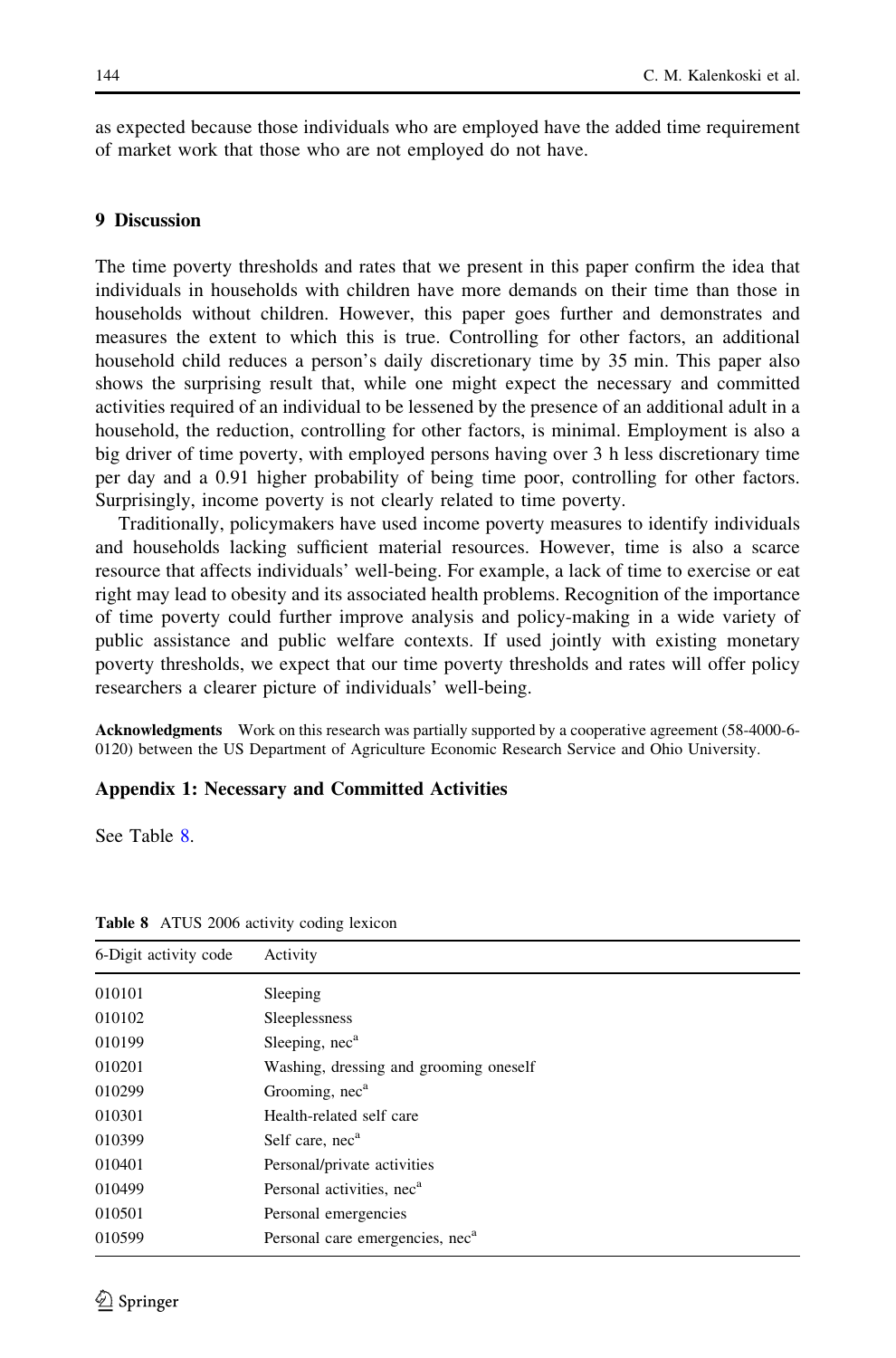### Table 8 continued

| 6-Digit activity code | Activity                                                         |
|-----------------------|------------------------------------------------------------------|
| 019999                | Personal care, nec <sup>a</sup>                                  |
| 020101                | Interior cleaning                                                |
| 020102                | Laundry                                                          |
| 020103                | Sewing, repairing, & maintaining textiles                        |
| 020104                | Storing interior hh items, inc. food                             |
| 020199                | Housework, nec <sup>a</sup>                                      |
| 020201                | Food and drink preparation                                       |
| 020202                | Food presentation                                                |
| 020203                | Kitchen and food clean-up                                        |
| 020299                | Food & drink prep, presentation, & clean-up, nec <sup>a</sup>    |
| 020301                | Interior arrangement, decoration, & repairs                      |
| 020302                | Building and repairing furniture                                 |
| 020303                | Heating and cooling                                              |
| 020399                | Interior maintenance, repair, & decoration, nec <sup>a</sup>     |
| 020401                | Exterior cleaning                                                |
| 020402                | Exterior repair, improvements, & decoration                      |
| 020499                | Exterior maintenance, repair & decoration, nec <sup>a</sup>      |
| 020501                | Lawn, garden, and houseplant care                                |
| 020502                | Ponds, pools, and hot tubs                                       |
| 020599                | Lawn and garden, nec <sup>a</sup>                                |
| 020601                | Care for animals and pets (not veterinary care)                  |
| 020699                | Pet and animal care, nec <sup>a</sup>                            |
| 020701                | Vehicle repair and maintenance (by self)                         |
| 020799                | Vehicles, nec <sup>a</sup>                                       |
| 020801                | Appliance, tool, and toy set-up, repair, & maintenance (by self) |
| 020899                | Appliances and tools, nec <sup>a</sup>                           |
| 020901                | Financial management                                             |
| 020902                | Household & personal organization and planning                   |
| 020903                | HH & personal mail & messages (except e-mail)                    |
| 020904                | HH & personal e-mail and messages                                |
| 020905                | Home security                                                    |
| 020999                | Household management, nec <sup>a</sup>                           |
| 029999                | Household activities, nec <sup>a</sup>                           |
| 030101                | Physical care for hh children                                    |
| 030102                | Reading to/with hh children                                      |
| 030103                | Playing with hh children, not sports                             |
| 030104                | Arts and crafts with hh children                                 |
| 030105                | Playing sports with hh children                                  |
| 030106                | Talking with/listening to hh children                            |
| 030108                | Organization & planning for hh children                          |
| 030109                | Looking after hh children (as a primary activity)                |
| 030110                | Attending hh children's events                                   |
| 030111                | Waiting for/with hh children                                     |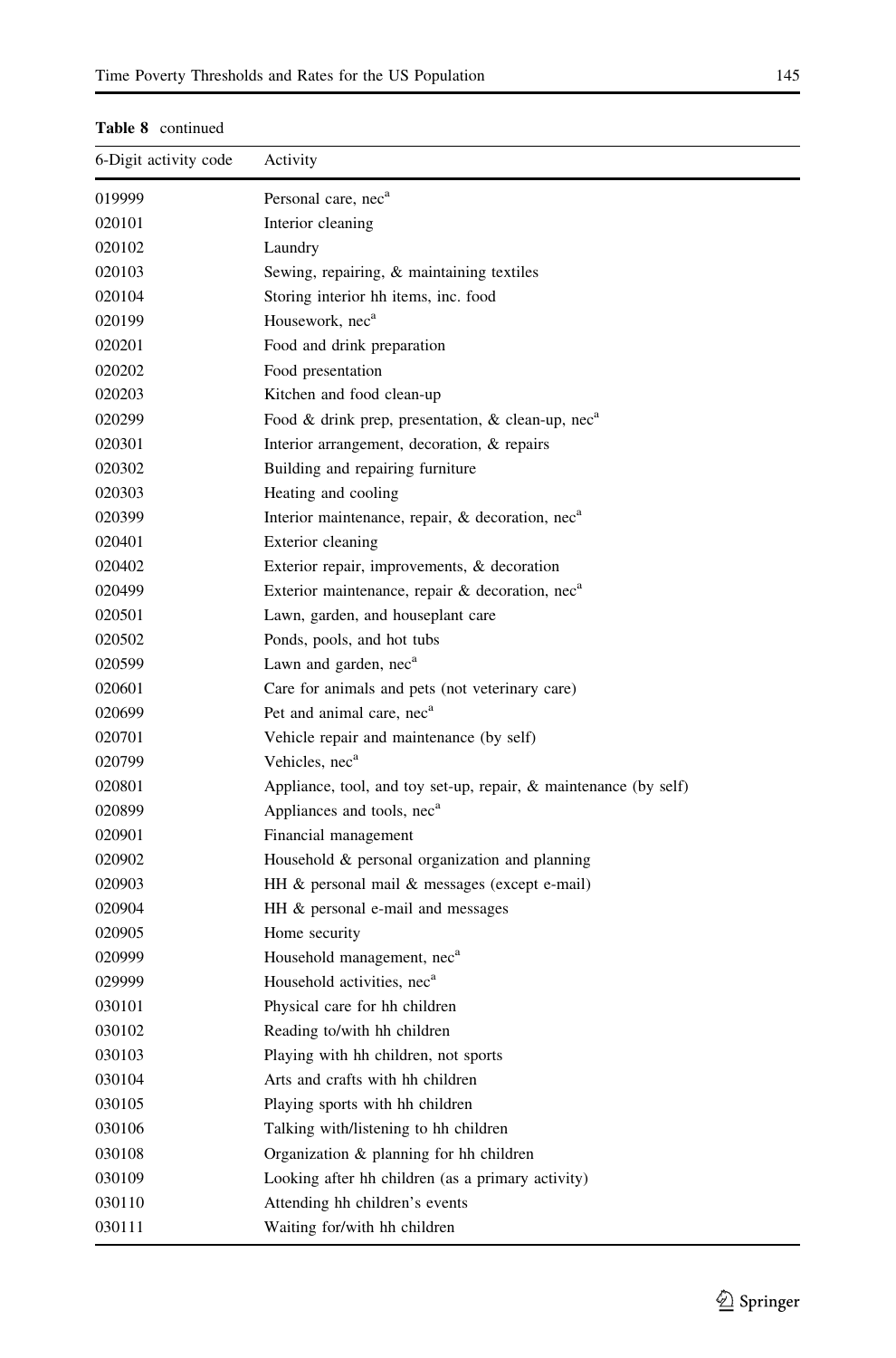| 6-Digit activity code | Activity                                                     |
|-----------------------|--------------------------------------------------------------|
| 030112                | Picking up/dropping off hh children                          |
| 030199                | Caring for & helping hh children, nec <sup>a</sup>           |
| 030201                | Homework (hh children)                                       |
| 030202                | Meetings and school conferences (hh children)                |
| 030203                | Home schooling of hh children                                |
| 030204                | Waiting associated with hh children's education              |
| 030299                | Activities related to hh child's education, nec <sup>a</sup> |
| 030301                | Providing medical care to hh children                        |
| 030302                | Obtaining medical care for hh children                       |
| 030303                | Waiting associated with hh children's health                 |
| 030399                | Activities related to hh child's health, nec <sup>a</sup>    |
| 030401                | Physical care for hh adults                                  |
| 030402                | Looking after hh adult (as a primary activity)               |
| 030403                | Providing medical care to hh adult                           |
| 030404                | Obtaining medical and care services for hh adult             |
| 030405                | Waiting associated with caring for household adults          |
| 030499                | Caring for household adults, nec <sup>a</sup>                |
| 030501                | Helping hh adults                                            |
| 030502                | Organization & planning for hh adults                        |
| 030503                | Picking up/dropping off hh adult                             |
| 030504                | Waiting associated with helping hh adults                    |
| 030599                | Helping household adults, nec <sup>a</sup>                   |
| 039999                | Caring for $&$ helping hh members, nec <sup>a</sup>          |
| 050101                | Work, main job                                               |
| 050102                | Work, other job(s)                                           |
| 050103                | Security procedures related to work                          |
| 050104                | Waiting associated with working                              |
| 050199                | Working, nec <sup>a</sup>                                    |
| 050201                | Socializing, relaxing, and leisure as part of job            |
| 050202                | Eating and drinking as part of job                           |
| 050203                | Sports and exercise as part of job                           |
| 050204                | Security procedures as part of job                           |
| 050205                | Waiting associated with work-related activities              |
| 050299                | Work-related activities, nec <sup>a</sup>                    |
| 050301                | Income-generating hobbies, crafts, and food                  |
| 050302                | Income-generating performances                               |
| 050303                | Income-generating services                                   |
| 050304                | Income-generating rental property activities                 |
| 050305                | Waiting associated with other income-generating activities   |
| 050399                | Other income-generating activities, nec <sup>a</sup>         |
| 050401                | Job search activities                                        |
| 050403                | Job interviewing                                             |
| 050404                | Waiting associated with job search or interview              |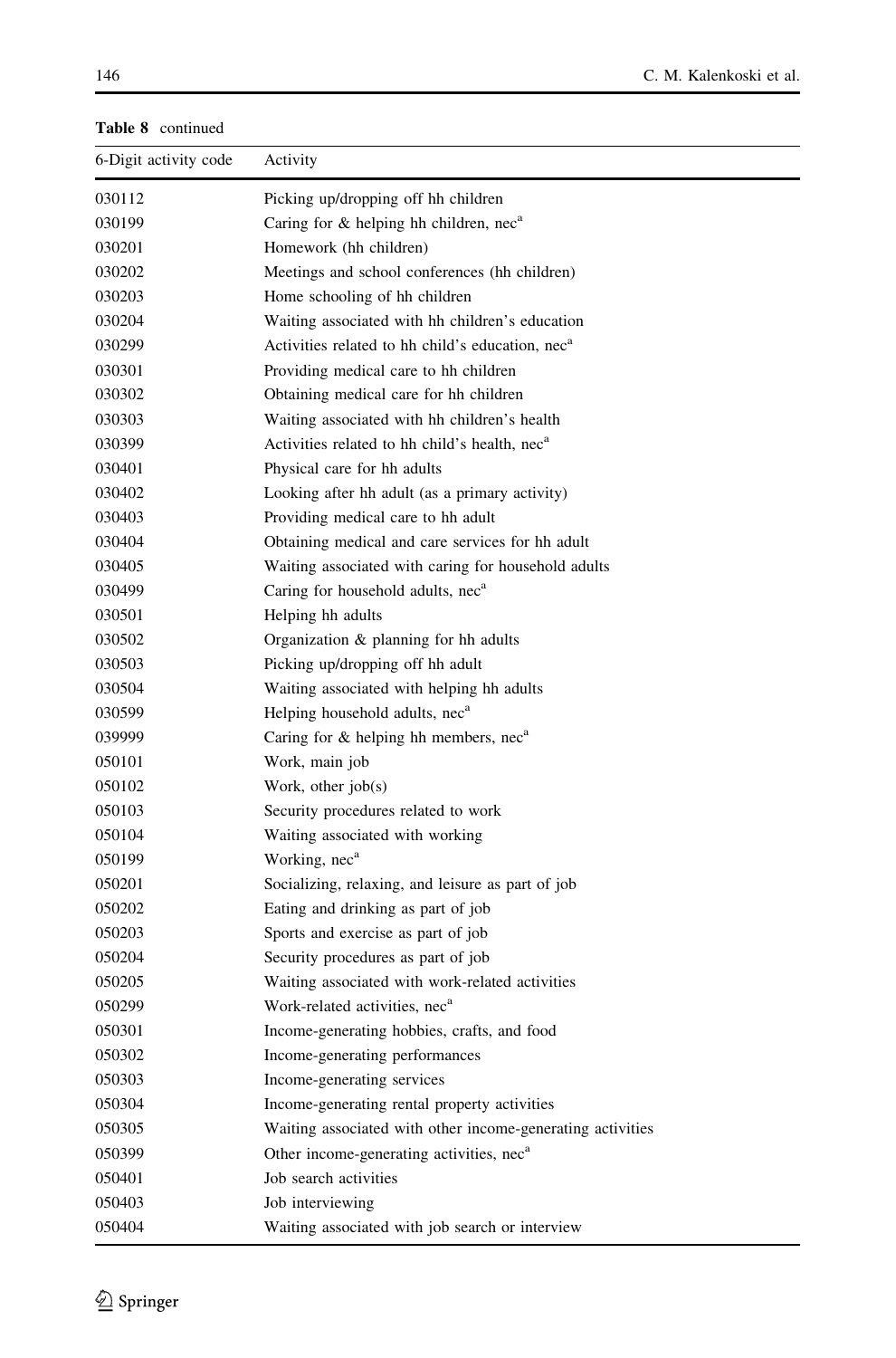<span id="page-18-0"></span>

| Table 8 | continued |
|---------|-----------|
|---------|-----------|

| 6-Digit activity code | Activity                                                                              |
|-----------------------|---------------------------------------------------------------------------------------|
| 050405                | Security procedures rel. to job search/interviewing                                   |
| 050499                | Job search and Interviewing, nec <sup>a</sup>                                         |
| 059999                | Work and work-related activities, nec <sup>a</sup>                                    |
| 180101                | Travel related to personal care                                                       |
| 180199                | Travel related to personal care, nec <sup>a</sup>                                     |
| 180201                | Travel related to housework                                                           |
| 180202                | Travel related to food $\&$ drink prep., clean-up, $\&$ presentation                  |
| 180203                | Travel related to interior maintenance, repair, & decoration                          |
| 180204                | Travel related to exterior maintenance, repair, & decoration                          |
| 180205                | Travel related to lawn, garden, and houseplant care                                   |
| 180206                | Travel related to care for animals and pets (not vet care)                            |
| 180207                | Travel related to vehicle care $\&$ maintenance (by self)                             |
| 180208                | Travel related to appliance, tool, and toy set-up, repair, $\&$ maintenance (by self) |
| 180209                | Travel related to household management                                                |
| 180299                | Travel related to household activities, nec <sup>a</sup>                              |
| 180501                | Travel related to working                                                             |
| 180502                | Travel related to work-related activities                                             |
| 180503                | Travel related to income-generating activities                                        |
| 180504                | Travel related to job search & interviewing                                           |
| 180599                | Travel related to work, nec <sup>a</sup>                                              |

Source: Authors' definition based on Bureau of Labor Statistics American Time Use Survey Activity Lexicons for 2003–2006, <http://www.bls.gov/tus/lexicons.htm>

<sup>a</sup> nec Not elsewhere classified

## Appendix 2

See Table 9.

| <b>Thresholds</b>                                 |       | Population threshold |       | HH composition thresholds |       |       |  |
|---------------------------------------------------|-------|----------------------|-------|---------------------------|-------|-------|--|
|                                                   | 50%   | $60\%$ <sup>a</sup>  | 70%   | 50%                       | 60%   | 70%   |  |
| One adult, no children                            |       |                      |       |                           |       |       |  |
| $Income <$ poverty threshold                      | 5.84  | 8.08                 | 10.75 | 8.20                      | 11.93 | 17.03 |  |
| Poverty threshold $\langle$ income $\langle$ 185% | 5.36  | 7.96                 | 12.25 | 8.30                      | 13.49 | 18.96 |  |
| $185\% <$ Income                                  | 11.40 | 16.50                | 23.94 | 16.89                     | 25.29 | 35.31 |  |
| Income missing                                    | 6.90  | 12.02                | 17.81 | 12.42                     | 19.05 | 26.41 |  |
| One adult, one child                              |       |                      |       |                           |       |       |  |
| $Income <$ poverty threshold                      | 17.14 | 21.34                | 30.05 | 11.09                     | 17.14 | 21.34 |  |
| Poverty threshold $\langle$ income $\langle$ 185% | 22.38 | 32.47                | 39.41 | 18.01                     | 22.66 | 32.24 |  |
| $185\% <$ Income                                  | 22.74 | 32.78                | 42.96 | 16.40                     | 22.88 | 32.46 |  |
| Income missing                                    | 14.62 | 23.89                | 31.75 | 11.86                     | 14.62 | 23.89 |  |

Table 9 Time poverty rates for 50, 60, and 70% of medians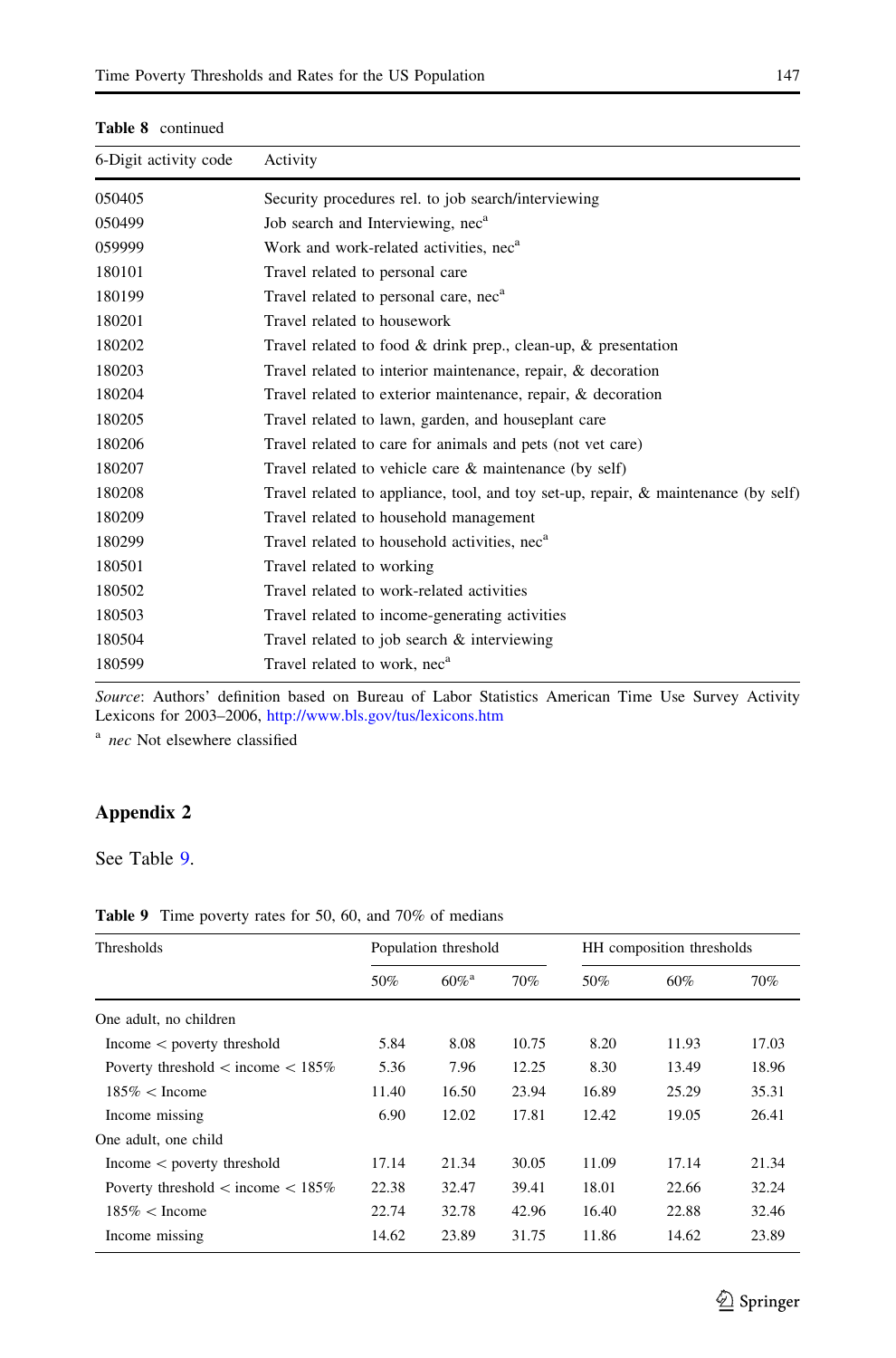### Table 9 continued

|                                                   | 50%   | $60\%$ <sup>a</sup> | 70%   | 50%   | 60%   | 70%   |
|---------------------------------------------------|-------|---------------------|-------|-------|-------|-------|
| One adult, 2 or more children                     |       |                     |       |       |       |       |
| $Income <$ poverty threshold                      | 18.49 | 26.12               | 37.28 | 12.70 | 17.52 | 23.56 |
| Poverty threshold $<$ income $<$ 185%             | 26.20 | 34.27               | 44.91 | 17.22 | 24.71 | 29.79 |
| $185\% <$ Income                                  | 24.83 | 34.45               | 44.97 | 15.95 | 23.95 | 30.41 |
| Income missing                                    | 28.43 | 35.30               | 44.63 | 15.49 | 26.76 | 33.27 |
| Two adults, no children                           |       |                     |       |       |       |       |
| $Income <$ poverty threshold                      | 10.66 | 14.06               | 18.24 | 11.90 | 15.90 | 23.15 |
| Poverty threshold $\langle$ income $\langle$ 185% | 8.96  | 13.02               | 16.70 | 10.66 | 15.38 | 20.28 |
| $185\% <$ Income                                  | 11.31 | 17.08               | 24.29 | 14.21 | 21.79 | 30.16 |
| Income missing                                    | 8.89  | 13.28               | 19.61 | 11.02 | 17.11 | 24.30 |
| Two adults, one child                             |       |                     |       |       |       |       |
| $Income <$ poverty threshold                      | 14.59 | 20.45               | 27.91 | 8.13  | 15.48 | 20.84 |
| Poverty threshold $\langle$ income $\langle$ 185% | 17.36 | 23.00               | 32.78 | 12.85 | 18.59 | 23.52 |
| $185\% <$ Income                                  | 20.11 | 28.52               | 37.84 | 14.48 | 21.57 | 29.29 |
| Income missing                                    | 21.33 | 29.22               | 37.92 | 15.90 | 23.82 | 29.57 |
| Two adults, two or more children                  |       |                     |       |       |       |       |
| $Income <$ poverty threshold                      | 21.13 | 29.44               | 35.93 | 13.07 | 18.10 | 25.60 |
| Poverty threshold $\langle$ income $\langle$ 185% | 21.71 | 30.39               | 41.11 | 13.60 | 19.67 | 26.57 |
| $185\% <$ Income                                  | 23.75 | 33.08               | 42.48 | 13.85 | 20.50 | 28.27 |
| Income missing                                    | 22.77 | 31.19               | 40.99 | 14.07 | 19.43 | 26.83 |
| Three or more adults, no children                 |       |                     |       |       |       |       |
| $Income <$ poverty threshold                      | 13.57 | 16.07               | 19.76 | 15.00 | 18.21 | 22.38 |
| Poverty threshold $\langle$ income $\langle$ 185% | 11.07 | 16.21               | 20.95 | 14.22 | 19.07 | 23.62 |
| $185\% <$ Income                                  | 11.46 | 17.56               | 24.87 | 13.96 | 21.40 | 28.91 |
| Income missing                                    | 8.61  | 14.95               | 23.24 | 11.12 | 19.02 | 27.89 |
| Three or more adults, one child                   |       |                     |       |       |       |       |
| $Income <$ poverty threshold                      | 16.19 | 19.96               | 25.25 | 15.49 | 19.96 | 25.25 |
| Poverty threshold $\langle$ income $\langle$ 185% | 13.18 | 18.07               | 25.39 | 11.88 | 18.07 | 25.39 |
| $185\% <$ Income                                  | 14.87 | 22.09               | 28.61 | 14.08 | 21.88 | 28.46 |
| Income missing                                    | 15.36 | 20.98               | 30.59 | 13.93 | 20.09 | 30.59 |
| Three or more adults, two or more children        |       |                     |       |       |       |       |
| $Income <$ poverty threshold                      | 16.97 | 21.01               | 29.05 | 11.18 | 18.59 | 24.87 |
| Poverty threshold $\langle$ income $\langle$ 185% | 18.02 | 26.38               | 36.12 | 13.40 | 20.97 | 29.84 |
| $185\% <$ Income                                  | 15.30 | 26.35               | 33.70 | 13.25 | 20.18 | 28.45 |
| Income missing                                    | 24.18 | 29.44               | 35.43 | 18.33 | 25.42 | 32.65 |
| All income poor                                   | 13.99 | 18.60               | 24.21 | 11.59 | 16.37 | 22.42 |
| All not income poor                               | 14.42 | 21.06               | 28.67 | 13.99 | 21.08 | 28.83 |
| All missing                                       | 12.46 | 18.16               | 66.45 | 12.53 | 19.14 | 66.95 |
| Total population rate                             | 14.09 | 20.35               | 27.69 | 13.50 | 20.25 | 27.78 |

Population threshold, one threshold based on population median discretionary time

Household composition thresholds, thresholds based on household composition only, not income or employment

<sup>a</sup> Alternative presented in text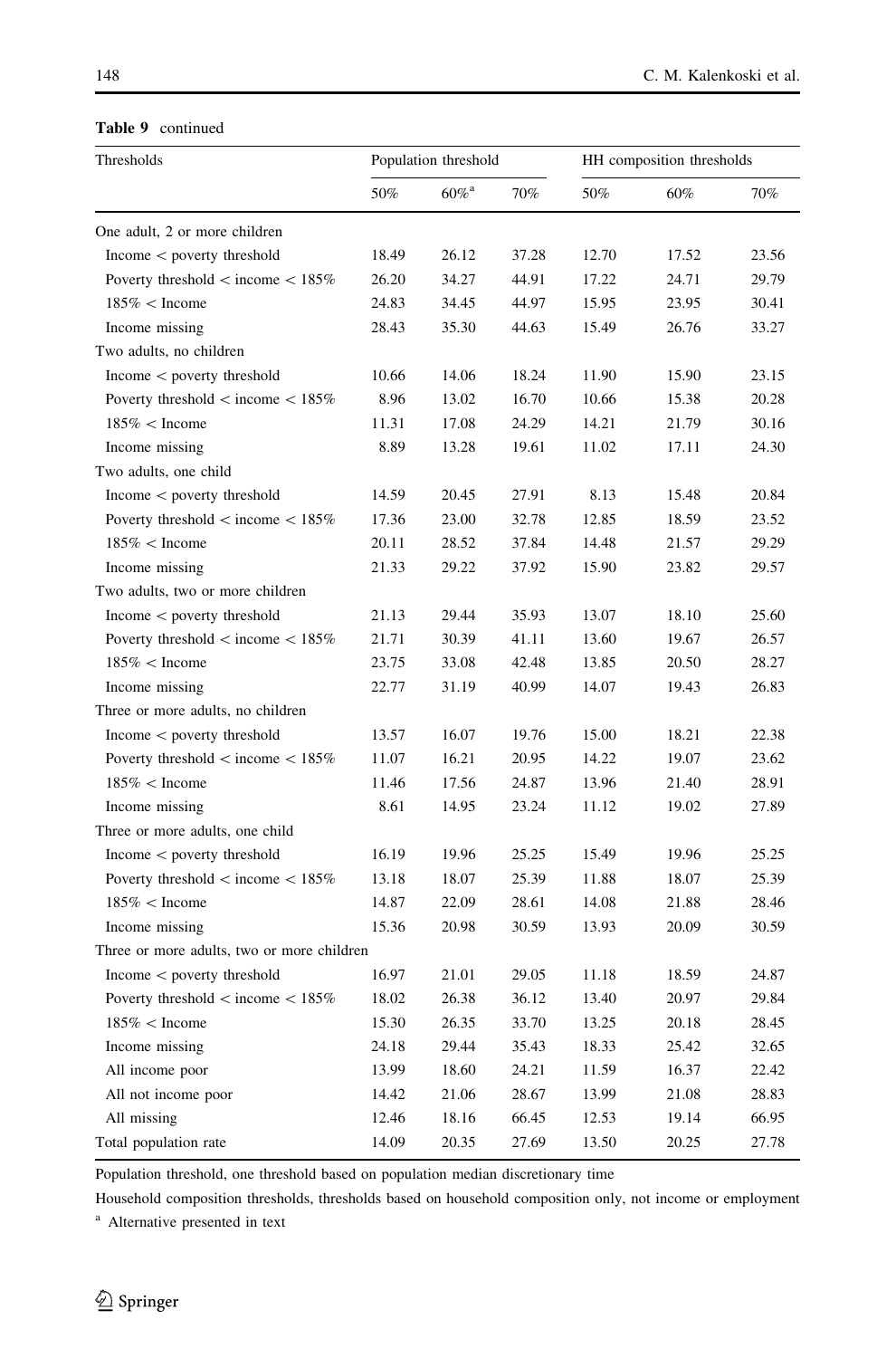## <span id="page-20-0"></span>Appendix 3

### See Table 10.

Table 10 Time poverty by employment status, household type, and household income

|                                                   | Time poor         | Not time poor     | Time poverty rate        |
|---------------------------------------------------|-------------------|-------------------|--------------------------|
| Panel A: Not employed                             |                   |                   |                          |
| One adult, no children                            |                   |                   |                          |
| $Income <$ poverty threshold                      | 1.94              | 24.58             | 7.32                     |
| Poverty threshold $\langle$ income $\langle$ 185% | 1.01              | 23.79             | 4.07                     |
| $185\% <$ Income                                  | 1.36              | 29.10             | 4.46                     |
| Income missing                                    | 0.80              | 17.42             | 4.39                     |
| One adult, one child                              |                   |                   |                          |
| $Income <$ poverty threshold                      | 3.66              | 51.13             | 6.68                     |
| Poverty threshold $<$ income $<$ 185%             | 0.88              | 14.14             | 5.86                     |
| $185\% <$ Income                                  | 0.92              | 16.44             | 5.30                     |
| Income missing                                    |                   |                   |                          |
| One adult, 2 or more children                     |                   |                   |                          |
| $Income <$ poverty threshold                      | 6.59              | 60.14             | 9.88                     |
| Poverty threshold $\langle$ income $\langle$ 185% | 0.98              | 9.13              | 9.69                     |
| $185\% <$ Income                                  | $\qquad \qquad -$ | $\qquad \qquad -$ | $\overline{\phantom{0}}$ |
| Income missing                                    | 2.89              | 10.69             | 21.28                    |
| Two adults, no children                           |                   |                   |                          |
| $Income <$ poverty threshold                      | 0.62              | 8.67              | 6.67                     |
| Poverty threshold $\langle$ income $\langle$ 185% | 1.01              | 14.51             | 6.51                     |
| $185\% <$ Income                                  | 2.55              | 51.90             | 4.68                     |
| Income missing                                    | 1.12              | 19.62             | 5.40                     |
| Two adults, one child                             |                   |                   |                          |
| Income < poverty threshold                        | 1.11              | 18.43             | 5.68                     |
| Poverty threshold $\langle$ income $\langle$ 185% | 1.35              | 15.27             | 8.12                     |
| $185\% <$ Income                                  | 3.90              | 48.05             | 7.51                     |
| Income missing                                    | 1.36              | 10.53             | 11.44                    |
| Two adults, two or more children                  |                   |                   |                          |
| $Income <$ poverty threshold                      | 2.94              | 24.95             | 10.54                    |
| Poverty threshold $\langle$ income $\langle$ 185% | 1.91              | 20.93             | 8.36                     |
| $185\% <$ Income                                  | 3.01              | 36.32             | 7.65                     |
| Income missing                                    | 0.67              | 9.27              | 6.74                     |
| Three or more adults, no children                 |                   |                   |                          |
| $Income <$ poverty threshold                      | 1.00              | 13.22             | 7.03                     |
| Poverty threshold $<$ income $<$ 185%             | 0.86              | 11.80             | 6.79                     |
| $185\% <$ Income                                  | 4.02              | 51.65             | 7.22                     |
| Income missing                                    | 0.35              | 17.09             | 2.01                     |
| Three or more adults, one child                   |                   |                   |                          |
| $Income <$ poverty threshold                      | 1.00              | 17.50             | 5.41                     |
| Poverty threshold $\langle$ income $\langle$ 185% | 2.41              | 17.56             | 12.07                    |
| $185\% <$ Income                                  | 1.87              | 43.88             | 4.09                     |
| Income missing                                    | 1.49              | 14.28             | 9.45                     |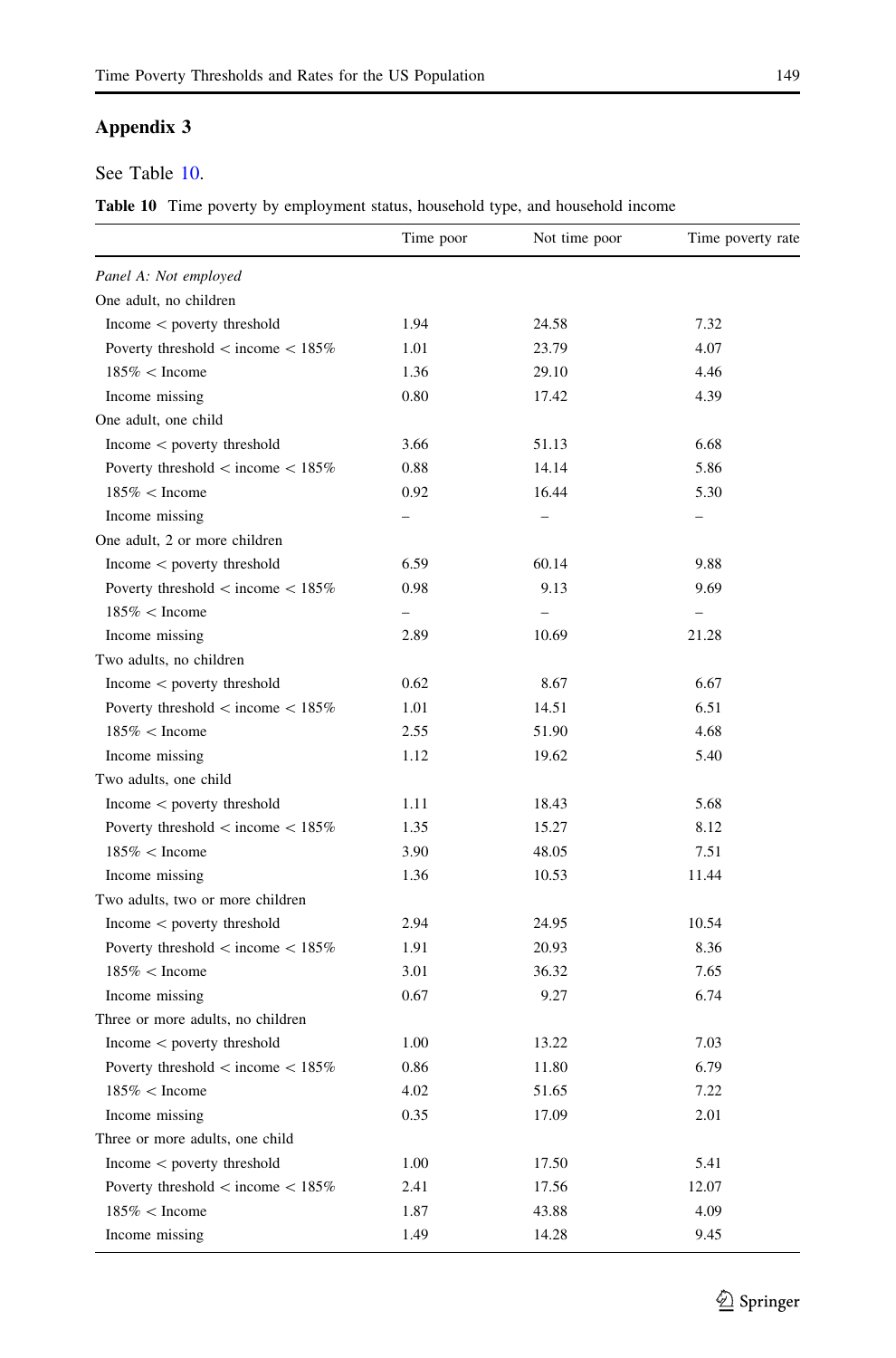### Table 10 continued

|                                                   | Time poor | Not time poor | Time poverty rate |
|---------------------------------------------------|-----------|---------------|-------------------|
| Three or more adults, two or more children        |           |               |                   |
| $Income <$ poverty threshold                      | 2.13      | 28.97         | 6.85              |
| Poverty threshold $\lt$ income $\lt$ 185%         | 3.74      | 19.37         | 16.18             |
| $185\% <$ Income                                  | 2.59      | 29.39         | 8.10              |
| Income missing                                    | 1.46      | 12.33         | 10.59             |
| Panel B: Employed                                 |           |               |                   |
| One adult, no children                            |           |               |                   |
| $Income <$ poverty threshold                      | 1.90      | 5.30          | 26.39             |
| Poverty threshold $\langle$ income $\langle$ 185% | 3.56      | 8.12          | 30.48             |
| $185\% <$ Income                                  | 22.72     | 45.74         | 33.19             |
| Income missing                                    | 4.69      | 7.97          | 37.05             |
| One adult, one child                              |           |               |                   |
| $Income <$ poverty threshold                      | 4.70      | 12.36         | 27.55             |
| Poverty threshold $\langle$ income $\langle$ 185% | 5.08      | 13.90         | 26.77             |
| $185\% <$ Income                                  | 12.90     | 39.35         | 24.69             |
| Income missing                                    | 2.29      | 9.42          | 19.56             |
| One adult, 2 or more children                     |           |               |                   |
| $Income <$ poverty threshold                      | 9.03      | 29.87         | 23.21             |
| Poverty threshold $<$ income $<$ 185%             | 5.77      | 14.91         | 27.90             |
| $185\% <$ Income                                  | 7.98      | 22.04         | 26.58             |
| Income missing                                    | 3.11      | 7.29          | 29.90             |
| Two adults, no children                           |           |               |                   |
| Income $<$ poverty threshold                      | 1.30      | 3.33          | 28.08             |
| Poverty threshold $\lt$ income $\lt$ 185%         | 2.03      | 5.35          | 27.51             |
| $185\% <$ Income                                  | 22.31     | 52.10         | 29.98             |
| Income missing                                    | 3.92      | 9.67          | 28.84             |
| Two adults, one child                             |           |               |                   |
| $Income <$ poverty threshold                      | 1.71      | 5.99          | 22.21             |
| Poverty threshold $\lt$ income $\lt$ 185%         | 2.31      | 7.62          | 23.26             |
| $185\% <$ Income                                  | 17.34     | 53.94         | 24.33             |
| Income missing                                    | 3.04      | 8.05          | 27.41             |
| Two adults, two or more children                  |           |               |                   |
| Income < poverty threshold                        | 2.54      | 7.92          | 24.28             |
| Poverty threshold $\langle$ income $\langle$ 185% | 4.33      | 13.66         | 24.07             |
| $185\% <$ Income                                  | 14.13     | 47.28         | 23.01             |
| Income missing                                    | 2.36      | 7.78          | 23.27             |
| Three or more adults, no children                 |           |               |                   |
| $Income <$ poverty threshold                      | 1.77      | 4.07          | 30.31             |
| Poverty threshold $\langle$ income $\langle$ 185% | 2.41      | 6.60          | 26.75             |
| $185\% <$ Income                                  | 18.45     | 51.46         | 26.39             |
| Income missing                                    | 4.21      | 11.04         | 27.61             |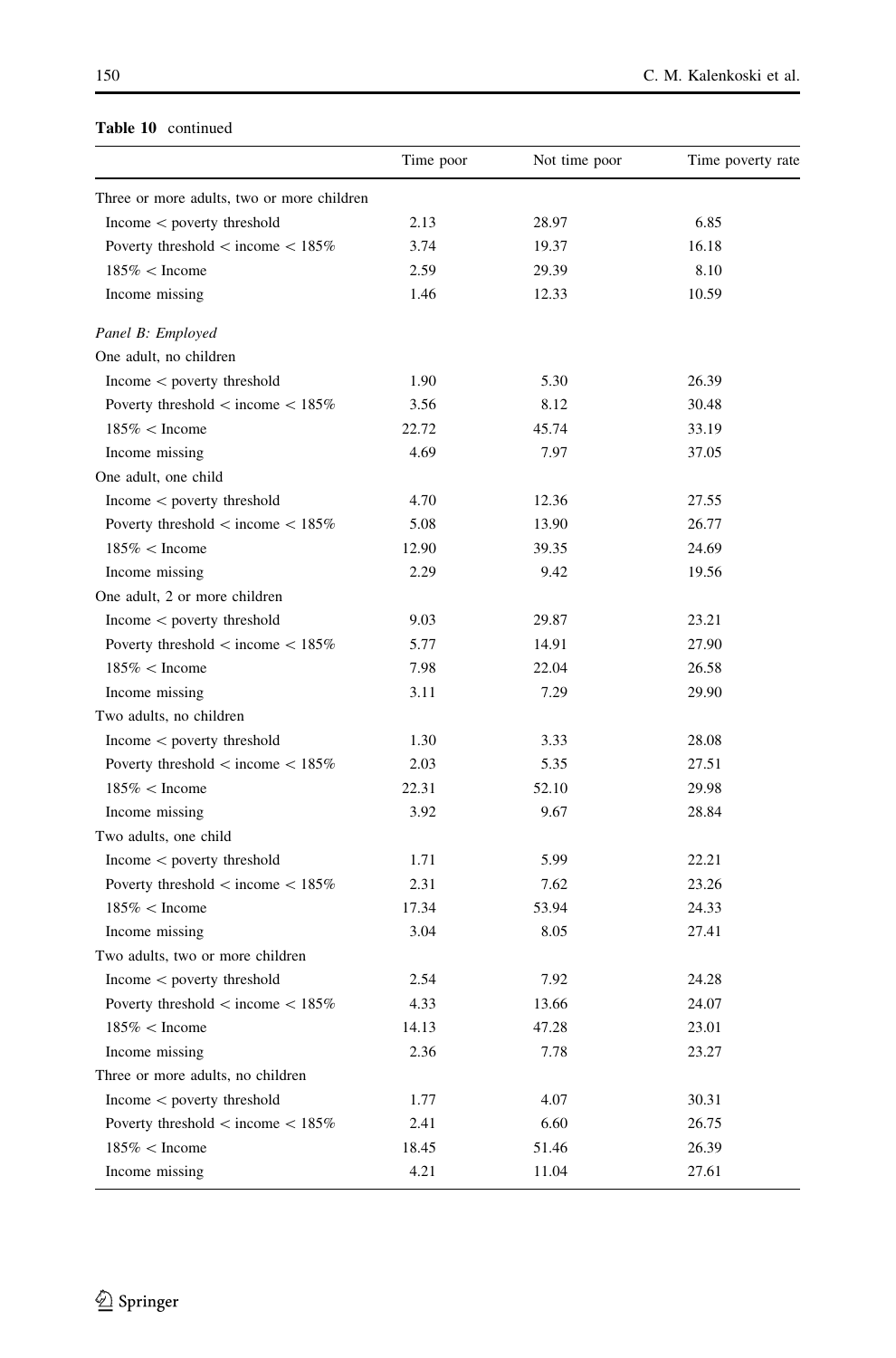|                                                   | Time poor | Not time poor | Time poverty rate |
|---------------------------------------------------|-----------|---------------|-------------------|
| Three or more adults, one child                   |           |               |                   |
| $Income <$ poverty threshold                      | 2.30      | 4.38          | 34.43             |
| Poverty threshold $\langle$ income $\langle$ 185% | 3.11      | 11.67         | 21.04             |
| $185\% <$ Income                                  | 16.77     | 46.46         | 26.52             |
| Income missing                                    | 3.69      | 11.63         | 24.09             |
| Three or more adults, two or more children        |           |               |                   |
| $Income <$ poverty threshold                      | 5.01      | 13.43         | 27.17             |
| Poverty threshold $\langle$ income $\langle$ 185% | 5.60      | 18.83         | 22.92             |
| $185\% <$ Income                                  | 10.45     | 33.03         | 24.03             |
| Income missing                                    | 4.35      | 9.30          | 31.87             |

#### <span id="page-22-0"></span>Table 10 continued

Time poverty defined as below 60% of the median discretionary time for household composition groups

For each group defined by employment status and household composition, the values (%) in columns 2 and 3 add to 100%

– Cell size too small to report

### Appendix 4

See Tables 11 and 12.

|  |  |  |  |  |  |  |  |  |  |  | <b>Table 11</b> Time poverty by income poverty: cell percentages and rate |  |  |
|--|--|--|--|--|--|--|--|--|--|--|---------------------------------------------------------------------------|--|--|
|--|--|--|--|--|--|--|--|--|--|--|---------------------------------------------------------------------------|--|--|

|                 | Time poor | Not time poor | Total  | Time poverty<br>rate |
|-----------------|-----------|---------------|--------|----------------------|
| Income poor     | 1.92      | 9.81          | 11.73  | 16.37                |
| Not income poor | 15.58     | 58.33         | 73.91  | 21.08                |
| Income missing  | 2.75      | 11.62         | 14.37  | 19.14                |
| Total           | 20.25     | 79.76         | 100.01 |                      |

Time poverty defined as below 60% of median discretionary time for household composition groups

|  |  |  |  |  |  |  |  | <b>Table 12</b> Time poverty by household type: cell percentages and rates |  |  |
|--|--|--|--|--|--|--|--|----------------------------------------------------------------------------|--|--|
|--|--|--|--|--|--|--|--|----------------------------------------------------------------------------|--|--|

|                                            | Time poor | Not time poor | Total | Time poverty<br>rate |
|--------------------------------------------|-----------|---------------|-------|----------------------|
| One adult, no children                     | 20.10     | 79.90         | 100.0 | 20.10                |
| One adult, one child                       | 20.36     | 79.64         | 100.0 | 20.36                |
| One adult, 2 or more children              | 21.36     | 78.64         | 100.0 | 21.36                |
| Two adults, no children                    | 19.96     | 80.05         | 100.0 | 19.96                |
| Two adults, one child                      | 20.86     | 79.13         | 100.0 | 20.86                |
| Two adults, two or more children           | 19.88     | 80.11         | 100.0 | 19.88                |
| Three or more adults, no children          | 20.52     | 79.48         | 100.0 | 20.52                |
| Three or more adults, one child            | 20.80     | 79.21         | 100.0 | 20.80                |
| Three or more adults, two or more children | 20.73     | 79.26         | 100.0 | 20.73                |

Time poverty defined as below 60% of median discretionary time for household composition groups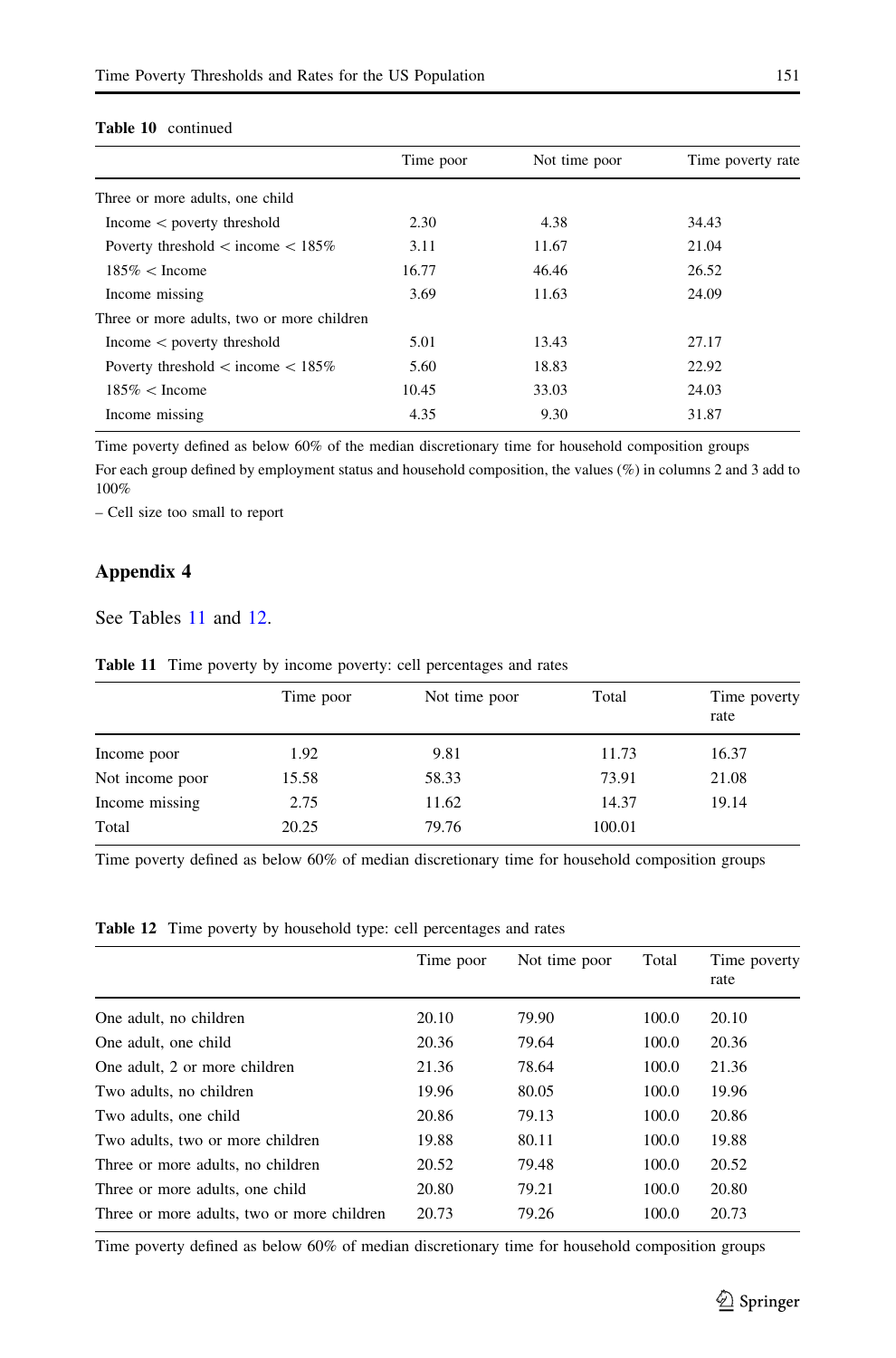<span id="page-23-0"></span>

| Thresholds                                |        |       | HH comp and presence of young children | HH resources |        |       |        | Non-employed |       | HH comp, resources, |       | & employment |
|-------------------------------------------|--------|-------|----------------------------------------|--------------|--------|-------|--------|--------------|-------|---------------------|-------|--------------|
|                                           | $50\%$ | 60%   | 70%                                    | 50%          | $60\%$ | 70%   | $50\%$ | 60%          | 70%   | $50\%$              | 60%   | 70%          |
| One adult, no children                    |        |       |                                        |              |        |       |        |              |       |                     |       |              |
| Income $<$ poverty threshold              | 7.83   | 10.75 | 15.54                                  | 8.20         | 12.73  | 17.90 | 12.12  | 18.65        | 25.61 | 10.50               | 15.72 | 22.31        |
| Poverty threshold $\lt$ income $\lt$ 185% | 7.67   | 12.25 | 17.62                                  | 9.14         | 15.01  | 21.11 | 14.05  | 21.29        | 29.36 | 11.07               | 16.59 | 23.70        |
| $185\% <$ Income                          | 15.83  | 23.94 | 33.88                                  | 11.40        | 16.85  | 23.97 | 26.91  | 38.28        | 49.18 | 12.63               | 18.62 | 26.68        |
| Income missing                            | 11.04  | 17.81 | 25.03                                  | 12.02        | 18.87  | 25.49 | 20.25  | 29.11        | 36.20 | 13.67               | 20.70 | 28.27        |
| One adult, one child                      |        |       |                                        |              |        |       |        |              |       |                     |       |              |
| Income $<$ poverty threshold              | 15.79  | 20.99 | 29.38                                  | 21.76        | 31.84  | 39.35 | 21.76  | 31.43        | 38.66 | 17.52               | 21.76 | 30.27        |
| Poverty threshold $<$ income $<185\%$     | 27.42  | 32.91 | 41.63                                  | 34.52        | 42.88  | 52.91 | 32.13  | 39.50        | 49.45 | 18.01               | 22.66 | 32.13        |
| $185\% <$ Income                          | 26.94  | 36.48 | 47.80                                  | 22.74        | 33.14  | 42.96 | 24.60  | 34.14        | 46.37 | 14.11               | 17.97 | 26.44        |
| Income missing                            | 20.13  | 25.31 | 38.10                                  | 23.89        | 32.75  | 44.95 | 30.66  | 41.77        | 55.47 | 11.86               | 15.79 | 24.23        |
| One adult, 2 or more children             |        |       |                                        |              |        |       |        |              |       |                     |       |              |
| Income $<$ poverty threshold              | 16.44  | 25.00 | 32.00                                  | 27.75        | 40.34  | 50.04 | 22.40  | 31.21        | 43.05 | 14.43               | 19.59 | 27.22        |
| Poverty threshold $<$ income $<185\%$     | 25.86  | 37.24 | 44.57                                  | 37.13        | 49.57  | 59.23 | 26.20  | 36.13        | 46.57 | 15.39               | 20.02 | 27.97        |
| $185\% <$ Income                          | 25.84  | 38.02 | 46.75                                  | 24.83        | 34.56  | 44.97 | 30.66  | 42.11        | 52.10 | 14.30               | 19.93 | 26.27        |
| Income missing                            | 23.57  | 34.48 | 42.61                                  | 35.30        | 45.12  | 57.66 | 27.62  | 35.30        | 44.63 | 8.27                | 22.98 | 29.93        |
| Two adults, no children                   |        |       |                                        |              |        |       |        |              |       |                     |       |              |
| Income $<$ poverty threshold              | 10.96  | 14.53 | 20.09                                  | 10.82        | 14.51  | 19.14 | 20.87  | 29.48        | 36.11 | 14.06               | 20.09 | 27.82        |
| Poverty threshold $\lt$ income $\lt$ 185% | 9.34   | 13.68 | 17.92                                  | 8.58         | 13.02  | 16.70 | 16.70  | 24.15        | 35.66 | 13.11               | 18.49 | 25.00        |
| $185\% <$ Income                          | 12.02  | 18.36 | 26.36                                  | 9.17         | 14.27  | 20.48 | 24.94  | 36.66        | 45.74 | 12.66               | 19.68 | 27.49        |
| Income missing                            | 9.07   | 13.76 | 21.07                                  | 0.07         | 13.76  | 21.01 | 20.40  | 28.75        | 39.10 | 12.61               | 20.34 | 26.98        |

Table 13 Time poverty rates calculated for different groups Table 13 Time poverty rates calculated for different groups

See Table 13.

See Table 13.

Appendix 5

Appendix 5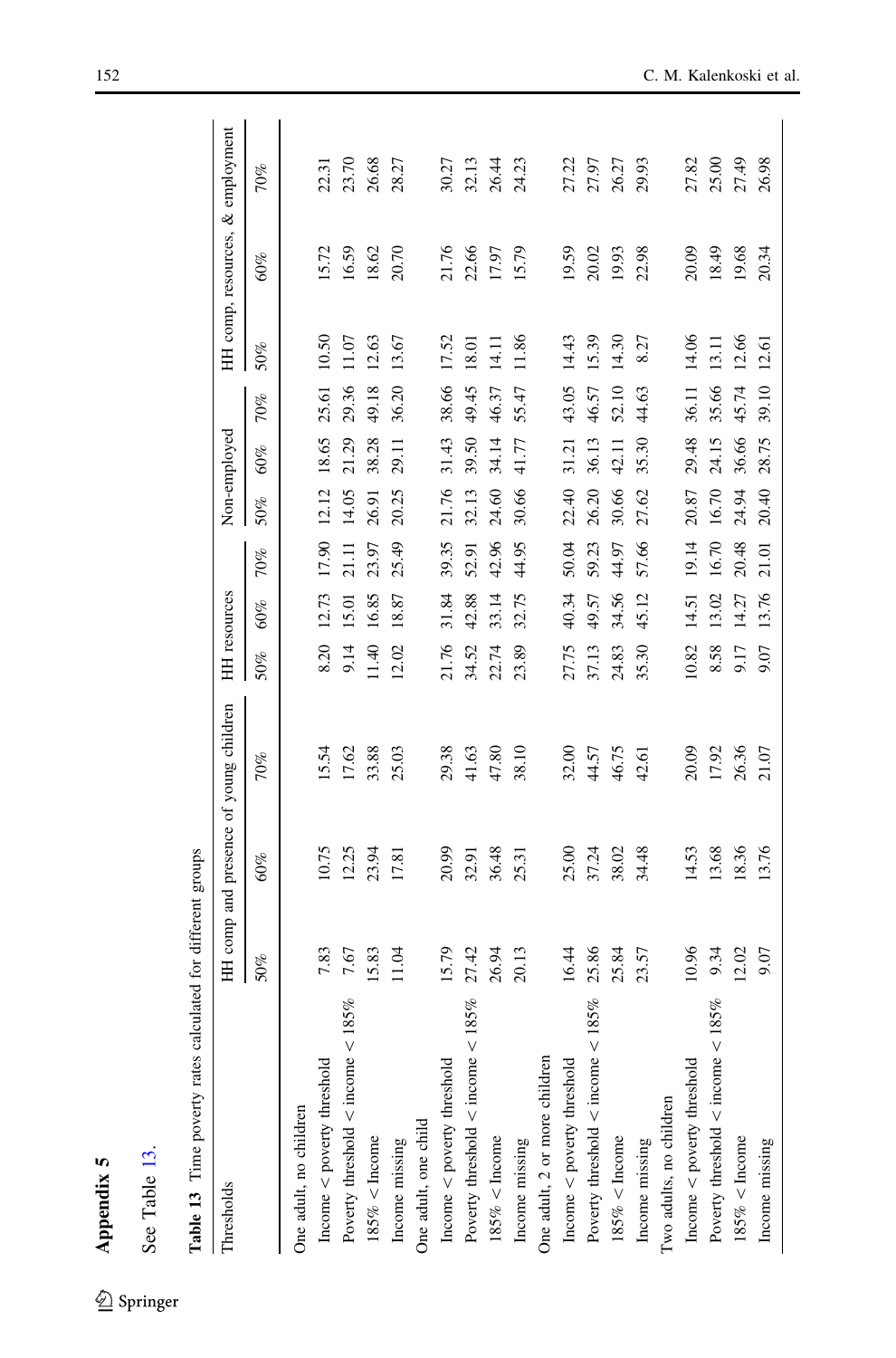| n<br>г      |  |
|-------------|--|
| ٢<br>í      |  |
| í<br>t<br>٠ |  |

| Thresholds                                |          |       | HH comp and presence of young children |       | <b>HH</b> resources |       |       | Non-employed |       |       | HH comp, resources, & employment |       |
|-------------------------------------------|----------|-------|----------------------------------------|-------|---------------------|-------|-------|--------------|-------|-------|----------------------------------|-------|
|                                           | $50\%$   | 60%   | 70%                                    | 50%   | 60%                 | 70%   | 50%   | 60%          | 70%   | 50%   | 60%                              | 70%   |
| Two adults, one child                     |          |       |                                        |       |                     |       |       |              |       |       |                                  |       |
| Income $<$ poverty threshold              | 9.69     | 14.58 | 20.27                                  | 14.97 | 20.84               | 27.91 | 20.84 | 29.84        | 38.55 | 14.59 | 20.84                            | 27.91 |
| Poverty threshold $<$ income $<185\%$     | 12.95    | 20.35 | 27.05                                  | 16.56 | 22.71               | 32.60 | 23.52 | 36.00        | 42.82 | 15.95 | 22.47                            | 30.31 |
| $185\% <$ Income                          | 15.12    | 23.79 | 31.96                                  | 16.61 | 24.44               | 33.28 | 23.28 | 33.98        | 44.63 | 13.61 | 20.18                            | 27.26 |
| Income missing                            | 18.58    | 25.75 | 33.96                                  | 23.29 | 31.38               | 40.80 | 25.31 | 33.48        | 43.25 | 15.90 | 23.27                            | 28.95 |
| Two adults, two or more children          |          |       |                                        |       |                     |       |       |              |       |       |                                  |       |
| Income $<$ poverty threshold              | 14.24    | 21.18 | 27.32                                  | 21.53 | 29.85               | 36.45 | 19.53 | 28.47        | 35.01 | 14.65 | 22.28                            | 29.85 |
| Poverty threshold $\lt$ income $\lt$ 185% | 15.64    | 24.37 | 31.64                                  | 21.29 | 30.39               | 40.85 | 21.08 | 29.65        | 40.06 | 12.92 | 19.61                            | 26.41 |
| $185\% <$ Income                          | 17.33    | 26.45 | 34.97                                  | 19.61 | 28.44               | 37.58 | 21.23 | 30.63        | 40.21 | 13.10 | 19.61                            | 27.24 |
| Income missing                            | 17.92    | 25.17 | 33.30                                  | 23.66 | 32.77               | 43.86 | 22.77 | 31.88        | 40.99 | 13.88 | 19.43                            | 26.73 |
| Three or more adults, no children         |          |       |                                        |       |                     |       |       |              |       |       |                                  |       |
| Income $<$ poverty threshold              | 14.05    | 17.98 | 21.67                                  | 15.12 | 19.05               | 23.33 | 19.40 | 25.60        | 35.48 | 17.74 | 21.67                            | 27.62 |
| Poverty threshold $\lt$ income $\lt$ 185% | 13.64    | 18.77 | 21.74                                  | 10.86 | 16.21               | 20.95 | 21.44 | 31.92        | 43.28 | 14.13 | 19.07                            | 22.90 |
| $185\% <$ Income                          | 12.32    | 20.01 | 27.14                                  | 11.56 | 18.36               | 25.41 | 27.07 | 38.50        | 47.56 | 13.03 | 20.56                            | 28.48 |
| Income missing                            | 9.05     | 17.51 | 25.49                                  | 8.61  | 14.95               | 23.24 | 27.89 | 41.58        | 49.50 | 11.12 | 19.02                            | 27.89 |
| Three or more adults, one child           |          |       |                                        |       |                     |       |       |              |       |       |                                  |       |
| Income $<$ poverty threshold              | 14.15    | 19.86 | 23.42                                  | 17.84 | 23.52               | 29.23 | 23.52 | 30.07        | 41.69 | 17.41 | 22.91                            | 27.32 |
| Poverty threshold $\lt$ income $\lt$ 185% | 11.57    | 17.21 | 25.68                                  | 11.88 | 18.07               | 25.39 | 21.41 | 31.99        | 43.22 | 13.18 | 18.87                            | 25.39 |
| $185\% <$ Income                          | 15.21    | 22.50 | 29.46                                  | 14.87 | 22.55               | 28.94 | 27.99 | 38.81        | 49.08 | 13.93 | 20.52                            | 27.96 |
| Income missing                            | 13.74    | 19.64 | 26.96                                  | 15.36 | 20.98               | 30.59 | 19.77 | 30.59        | 40.54 | 12.77 | 17.63                            | 26.12 |
| Three or more adults, two or more         | children |       |                                        |       |                     |       |       |              |       |       |                                  |       |
| Income $<$ poverty threshold              | 13.38    | 19.76 | 22.90                                  | 19.13 | 27.97               | 33.80 | 20.30 | 28.24        | 34.58 | 16.92 | 21.01                            | 29.05 |
| Poverty threshold $\lt$ income $\lt$ 185% | 15.44    | 23.35 | 31.46                                  | 15.77 | 25.72               | 36.12 | 24.39 | 36.00        | 43.86 | 13.03 | 18.27                            | 26.38 |
|                                           |          |       |                                        |       |                     |       |       |              |       |       |                                  |       |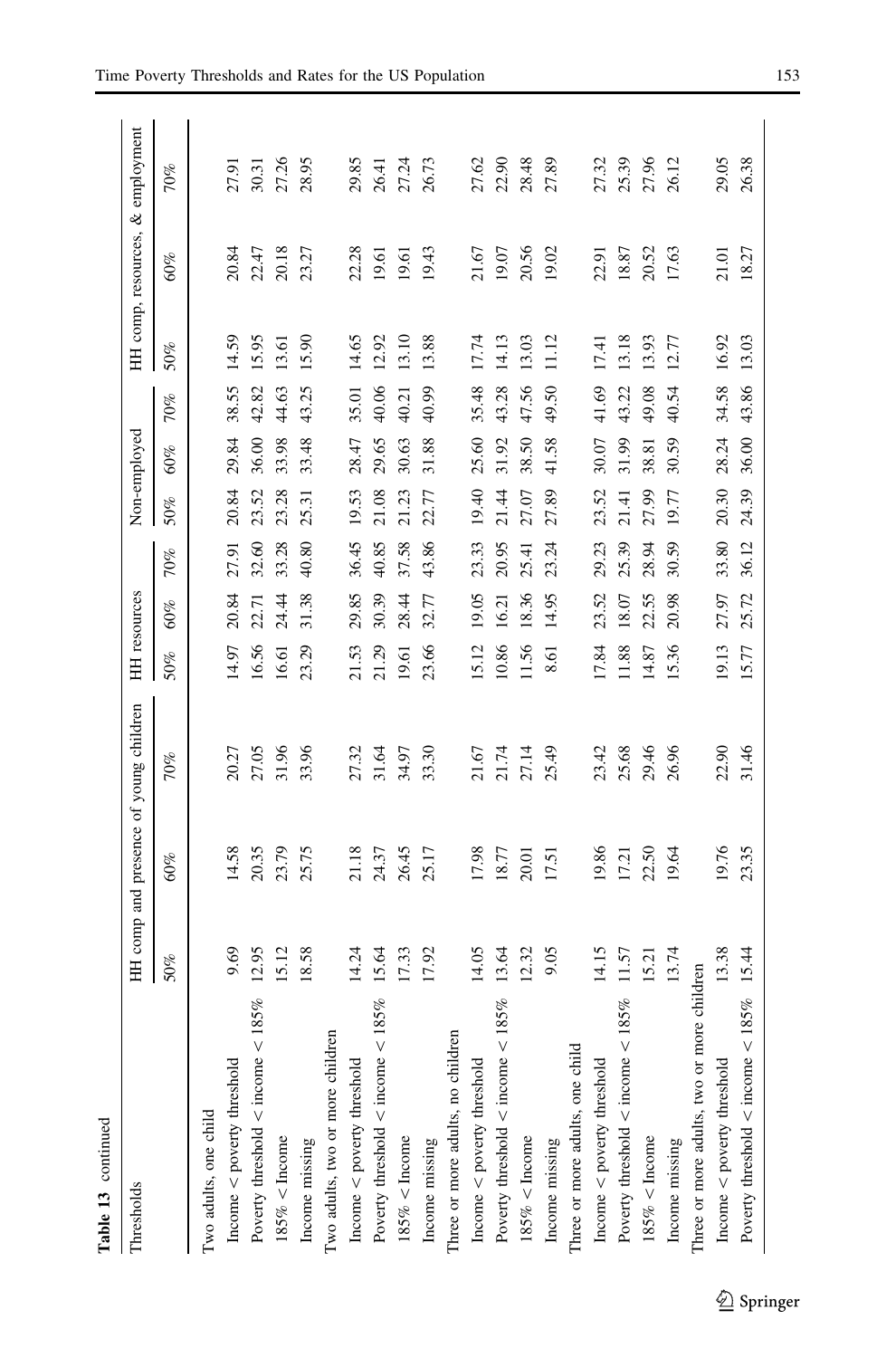| hresholds              |                   | HH comp and presence of young children |       | <b>HH</b> resources |       |       | Non-employed |       |       |       | HH comp, resources, & employment |       |
|------------------------|-------------------|----------------------------------------|-------|---------------------|-------|-------|--------------|-------|-------|-------|----------------------------------|-------|
|                        | 50%               | 60%                                    | 70%   | $50\%$              | 60%   | 70%   | 50%          | 60%   | 70%   | 50%   | 60%                              | 70%   |
| $.85\%$ < Income 15.80 |                   | 23.33                                  | 33.73 | 15.82               | 26.63 | 35.35 | 28.53        | 39.95 | 49.41 | 13.25 | 20.18                            | 28.45 |
| Income missing         | 21.77             | 28.12                                  | 34.09 | 24.18               | 29.44 | 35.43 | 29.07        | 35.43 | 43.39 | 18.33 | 25.42                            | 32.65 |
| Income poor            | $\frac{12.11}{2}$ | 17.14                                  | 22.34 | 15.86               | 22.17 | 28.05 | 18.93        | 26.85 | 34.61 | 1.68  | 17.75                            | 24.38 |
| Not income poor        | 13.87             | 21.19                                  | 28.99 | 13.16               | 19.84 | 27.14 | 24.07        | 34.74 | 44.45 | 10.57 | 16.15                            | 23.42 |
| Missing                | 12.25             | 18.58                                  | 66.89 | 13.72               | 19.92 | 28.06 | 22.76        | 32.15 | 79.60 | 10.02 | 15.31                            | 22.42 |
| `otal                  | 13.43             | 20.34                                  | 27.81 | 13.56               | 20.12 | 27.38 | 23.28        | 33.45 | 42.85 | 10.62 | 16.22                            | 23.39 |

Resources, thresholds based on income group and the number of adults in a household. Non-employed, thresholds based on the medians for non-employed persons. Household Resources, thresholds based on income group and the number of adults in a household. Non-employed, thresholds based on the medians for non-employed persons. Household composition, resources, and employment, thresholds based on household composition, income, and employment status composition, resources, and employment, thresholds based on household composition, income, and employment status